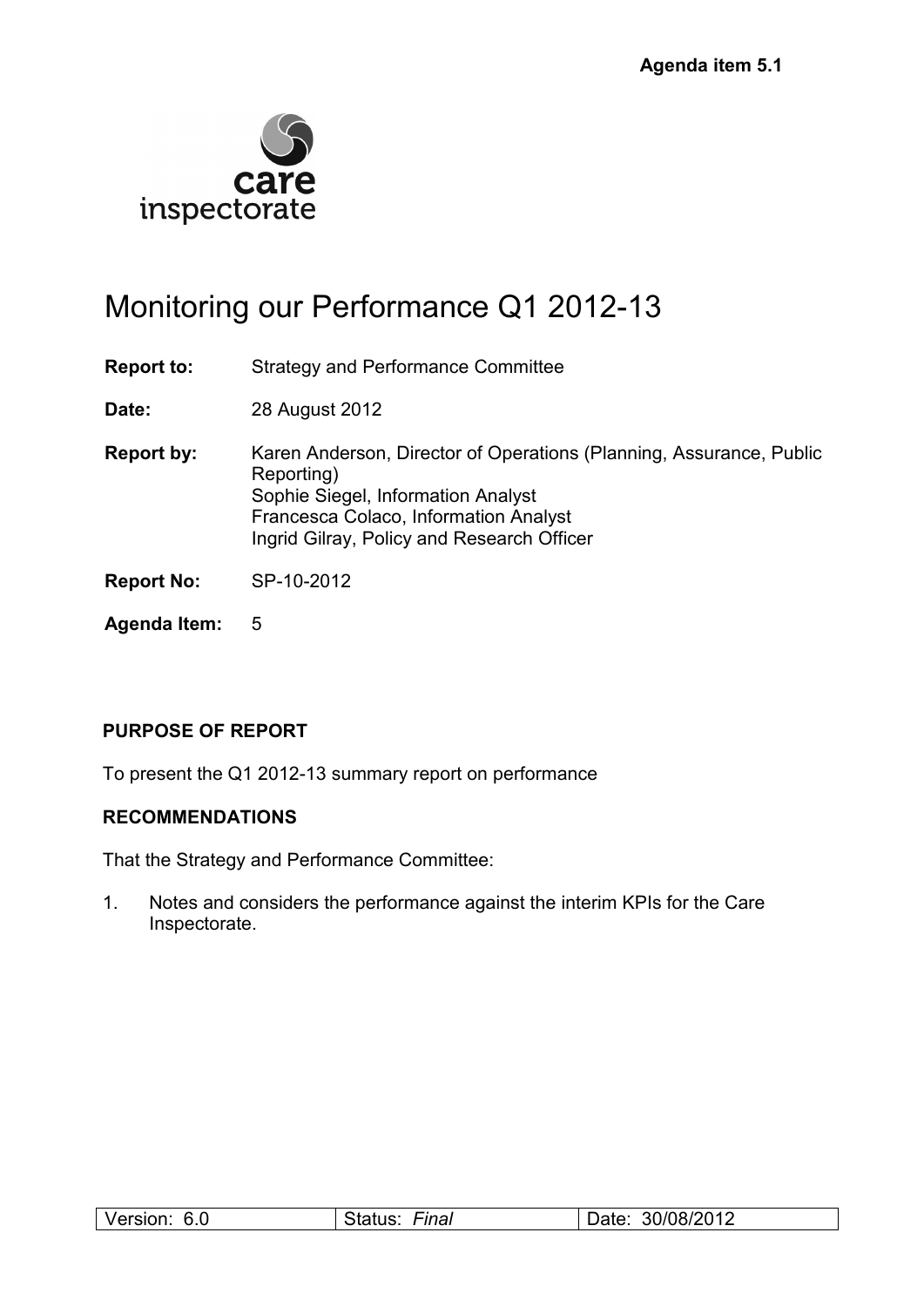SP-10-2012

### **Version Control and Consultation Recording Form**

| <b>Version</b>                                                                                                                                                                    | <b>Consultation</b>                                           |                         | <b>Manager</b>                        | <b>Brief Description of Changes</b>                                                         | <b>Date</b> |
|-----------------------------------------------------------------------------------------------------------------------------------------------------------------------------------|---------------------------------------------------------------|-------------------------|---------------------------------------|---------------------------------------------------------------------------------------------|-------------|
|                                                                                                                                                                                   | Senior Management                                             |                         |                                       | All members ET and other lead<br>officers were consulted.                                   | 9/08/12     |
|                                                                                                                                                                                   | <b>Legal Services</b>                                         |                         |                                       |                                                                                             |             |
|                                                                                                                                                                                   | <b>Resources Directorate</b>                                  |                         |                                       |                                                                                             |             |
| 5.0                                                                                                                                                                               | Strategy and<br>Performance<br>Committee                      |                         |                                       |                                                                                             | 28/08/12    |
|                                                                                                                                                                                   | Partnership Forum<br>Consultation<br>(where appropriate)      |                         |                                       |                                                                                             |             |
| Policy Title:                                                                                                                                                                     | <b>Equality Impact Assessment</b><br>procedure) for approval. |                         |                                       | To be completed when submitting a new or updated policy (guidance, practice or<br><b>NA</b> |             |
|                                                                                                                                                                                   | Date of Initial Assessment:                                   |                         |                                       | <b>NA</b>                                                                                   |             |
| <b>EIA Carried Out</b>                                                                                                                                                            |                                                               | <b>YES</b><br><b>NO</b> | X                                     |                                                                                             |             |
| If yes, please attach the accompanying EIA and<br>briefly outline the equality and diversity<br>implications of this policy.                                                      |                                                               |                         |                                       |                                                                                             |             |
| If no, you are confirming that this policy will have<br>no negative impact on people with a protected<br>characteristic and a full Equality Impact<br>Assessment is not required. |                                                               | Name: Ingrid Gilray     | Position: Policy and Research Officer |                                                                                             |             |
|                                                                                                                                                                                   | Authorised by Director                                        | Name: Karen<br>Anderson |                                       | Date: 02 August 2012                                                                        |             |

| Version:<br>30/08/2012<br>Status:<br>6.0<br>Date:<br>Final |
|------------------------------------------------------------|
|------------------------------------------------------------|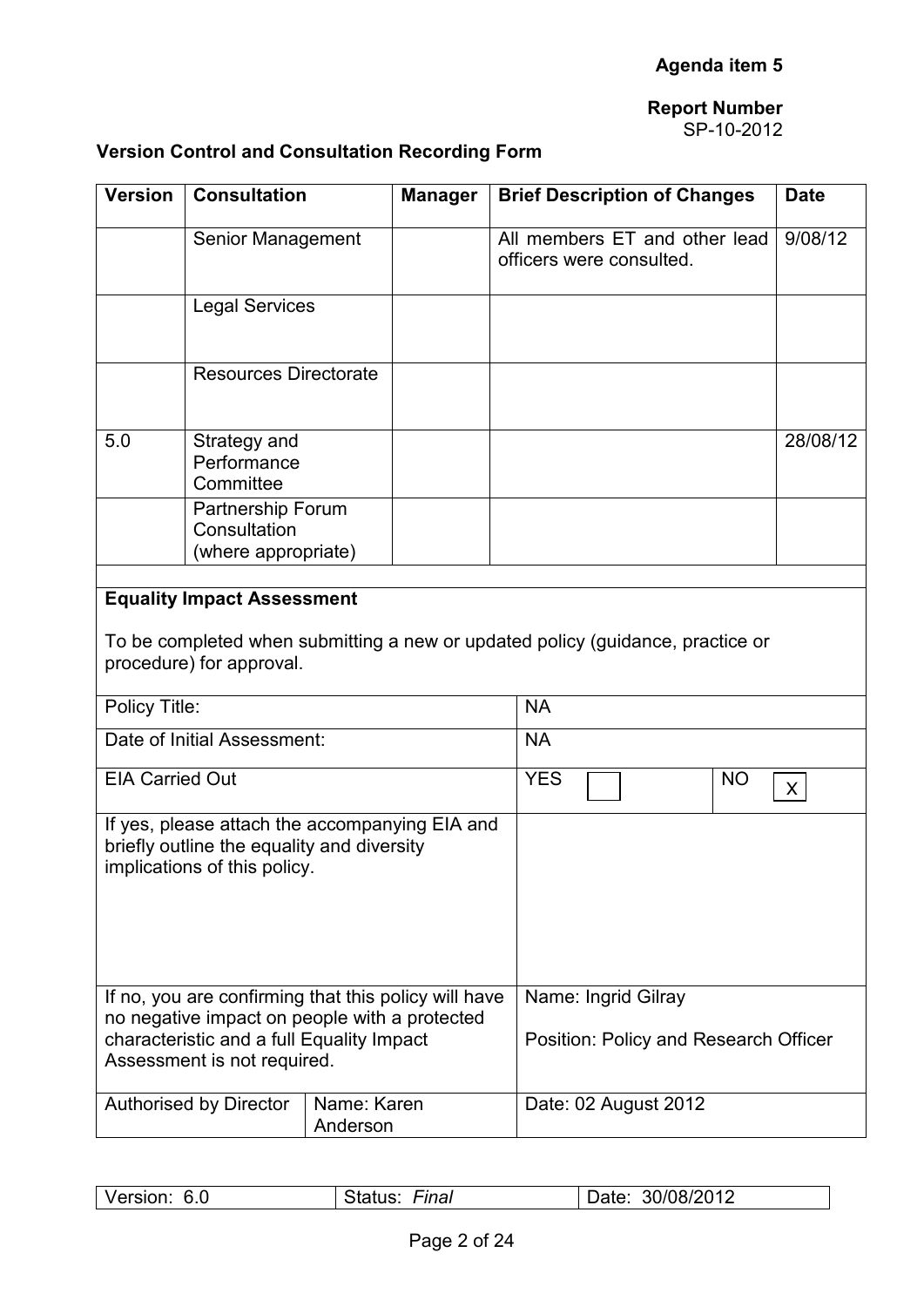#### **1.0 INTRODUCTION**

This paper presents a summary report of performance against the interim KPIs contained in the Care Inspectorate Corporate Plan 2011-14.

The Care Inspectorate Audit Committee agreed in August 2011 to implement initial baseline key performance indicators to measure progress during 2012/13 which are contained as performance measures within this report.

Further work has been agreed by the Audit Committee to establish a range of new performance and quality indicators to evidence our performance and delivery of corporate objectives in 2013/14.

#### **2.0 SUMMARY OF PERFORMANCE Q1 2012/13**

#### **2.1 Outcome 1: The quality of services in Scotland is improving**

#### **2.1.1 Summary of progress and main achievements**

#### **2.1.1.1 Children's services joint inspections**

Lessons from the development site have been considered and relevant changes are being made. For example, we are exploring the ways in which we can further utilise the intelligence from the inspection of care services to inform the scope of the joint inspections. In order to have access to the most recent information, scheduling of care service inspections prior to the joint inspection is being arranged. We are also further defining the roles and responsibilities of each staff member directly involved in the joint inspection. We are also ensuring that efficiencies are evidenced by reducing on-site scrutiny activity from approximately 20 days to 13 days.

Additional work is being undertaken to ensure the Quality Indicator framework used to assess the quality of care and effective multi-agency working is robust, open to challenge and dynamic and flexible to evidence the quality of outcomes for children and young people. This framework will be available for consultation with partners in October 2012.

Development days for all staff involved in the forthcoming inspections have been organised in September and January next year. In addition, an inspection manager involved in the joint inspections will devote part of her time, with support from Employee Development (ED), to develop a programme of specific guidance and training for all staff to ensure the successful implementation of joint inspections in the future.

We have been working with the Scottish Government lead for Getting it right for every child (GIRFEC) to deliver training to all staff across the country. Feedback to date has been very positive. In addition, all staff can now sign up to be part of an online discussion forum, the Knowledge Hub, where members

| 30/08/2012<br>Version:<br>6.0<br>Fınal<br>Date:<br>- status<br>______ |
|-----------------------------------------------------------------------|
|-----------------------------------------------------------------------|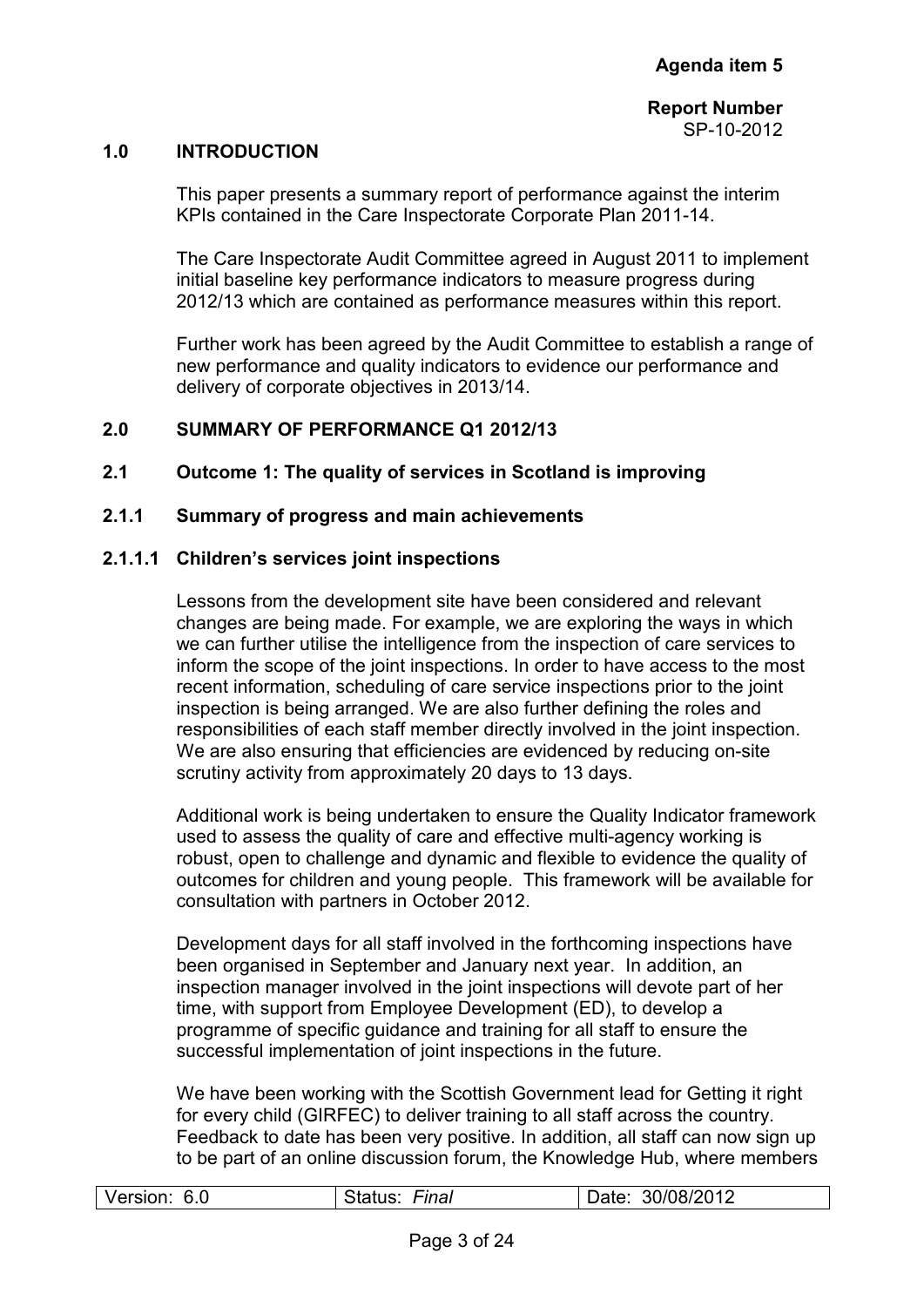SP-10-2012

can share updates on GIRFEC resources and examples of practice.

#### **2.1.1.2 Structure Review**

We completed the Organisational Structure Review and this was presented to the Resources Committee on 19 June 2012 for full consideration. The process has been far-reaching and inclusive and staff and other key stakeholders have been given the opportunity to inform the Review process. Feedback about the consultation process itself has been positive.

During April and May 2012 many staff contributed to the consultation in a number of different ways, including individual meetings, focus groups and ideas and comments via a 'suggestion box' on e-mail.

In total there were:

- 19 one-to-one meetings
- 6 visits to areas (including some video conferencing)
- 17 focus groups
- 44 sub groups
- 957 comments
- 42 emails

Whilst recognising the achievements of the Care Inspectorate in its first year, there was clear and overwhelming support for decisive structural change.

On 3 July 2012, the Chief Executive shared the summary report with all staff and detailed the next steps regarding the publication of the new structure, via a communication on the intranet.

On 10 July 2012, there were detailed discussions with the Board. On the same day, the Chief Executive met with senior managers and with Partnership Forum to discuss implications for staff and the anticipated timing of changes.

#### **2.1.1.3 Intelligence and Risk frameworks**

The Board on 14 June 2012 signed off both the Intelligence and Risk frameworks and approved 14 priority key deliverables for the first year of the action plan. The first meetings of the revised and streamlined intelligence and risk project group have taken place. The key deliverables have all been assigned lead officers and work plans for all 14 deliverables are in place. Quarterly reporting arrangements are in place to Executive Team (ET) and to Strategy and Performance Committee.

The internal self-evaluation exercise, which focused on taking a closer look at risk has been completed and was submitted to ET on 12 July 2012. It sets out improvement actions that were commonly identified by staff across participating teams. Many of these have been incorporated into existing work streams. Other improvement actions will be addressed through the strategic

| Version: 6.0 | Status:<br>Final | 30/08/2012<br>Date: |
|--------------|------------------|---------------------|
|              |                  |                     |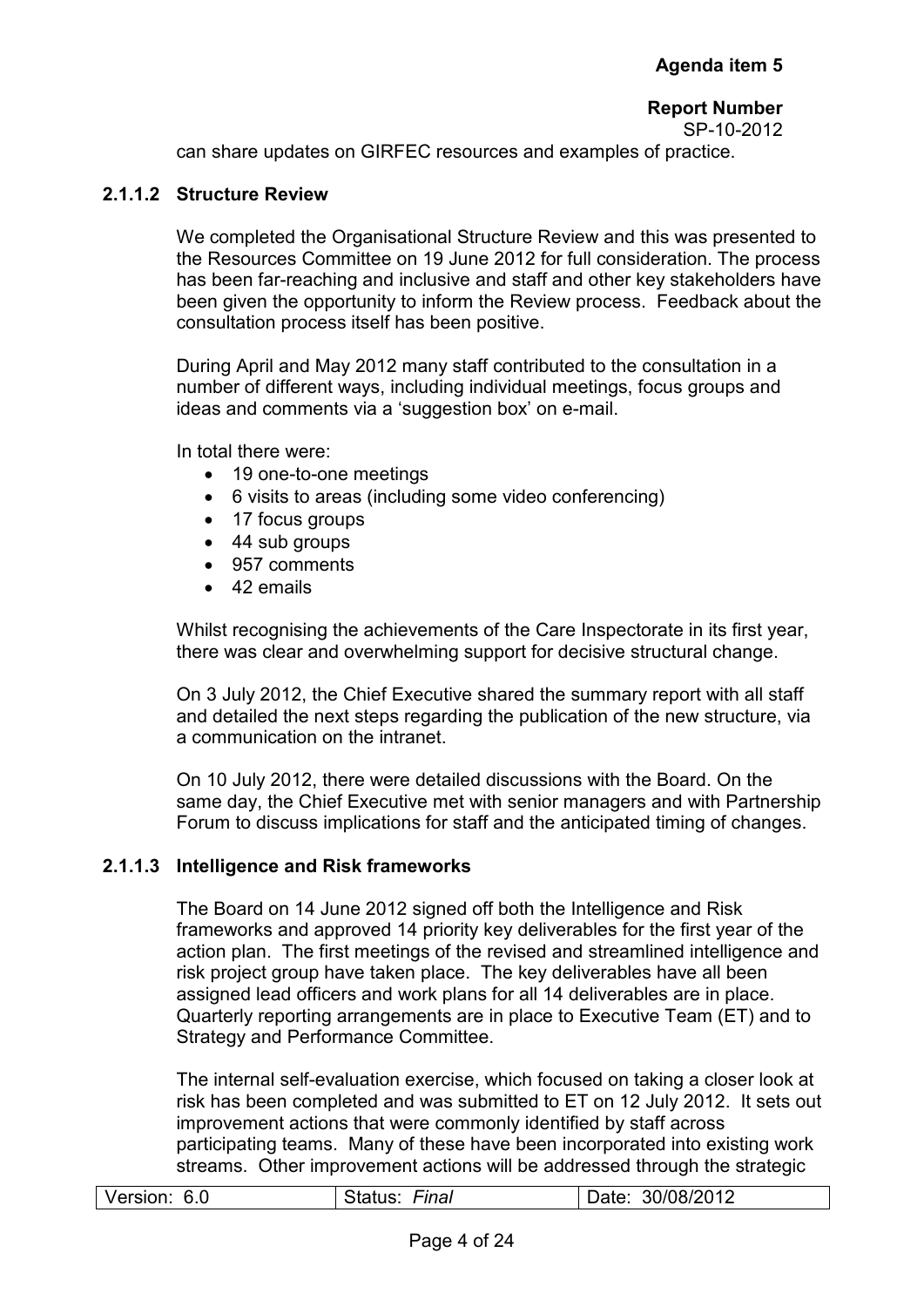**Report Number**  SP-10-2012 structure review or may require other management agreement and action.

#### **2.1.2 Inspections and inspection findings**

#### **2.1.2.1 Care service inspections**

In Q1, we focussed on inspecting poorly performing services. Between 1 April and 30 June 2012, we have completed 84% of the 1,867 inspections that we planned to do. We have started 1,684 inspections in Q1 and 1,563 of these inspections were completed in Q1, while 121 of these inspections were completed in the beginning of Q2. This happens when the visit or multiple visits were carried out towards the end of Q1 and the feedback to the service was given at the start of Q2. Therefore, 90% of scheduled inspections have been started in Q1 and have been completed by 31 July 2012. This reflects our focus on poorly performing services in Q1 where inspections can require several visits and the final feedback might happen at a later date after the visits have been carried out. For some inspections, the completion date might not have been recorded yet even though the inspection has been finished. Inspection programme managers are working with inspection managers and administration officers to explore again not only how we emphasise to inspectors the importance of accurate and timeous recording, but also what administration support we can provide to inspectors to support this.

Our inspection targets are revised at the end of each quarter to reflect the most up-to-date planned inspections and to remove those services that cancelled throughout the year and were no longer registered with the Care Inspectorate at 30 June 2012. Our inspection planning is flexible to enable us to react to changes in risk assessments and performance of services as well as cancellations and services changing between being active and inactive, the number of inspections planned constantly changes throughout the year. Based on these changes to the planning and after removing the cancelled services of the target we had planned to carry out 1,867 inspections.

As part of the previous inspection planning regime, Q1 and Q2 inspection planning includes over-planning of childminding inspections which skew inspection targets. The reason for over-planning is to ensure that inspectors have flexibility to change which service to inspect for example, should a childminder or housing support service staff not be available at the point of unannounced inspection visit inspectors can undertake unannounced inspection of other services therefore effectively using inspection time. This issue will be resolved on introduction of new national inspection planning methodologies.

The new national model of inspection planning will include caseload allocation at localised level every inspection quarter. The caseload allocation will be more accurate based on information on time required for inspection from an ongoing diary exercise. It will also be enhanced by more efficient procedures currently being extrapolated from an inspection process mapping exercise. In

| Version:<br>30/08/2012<br>6.0<br>∙ınal |
|----------------------------------------|
|----------------------------------------|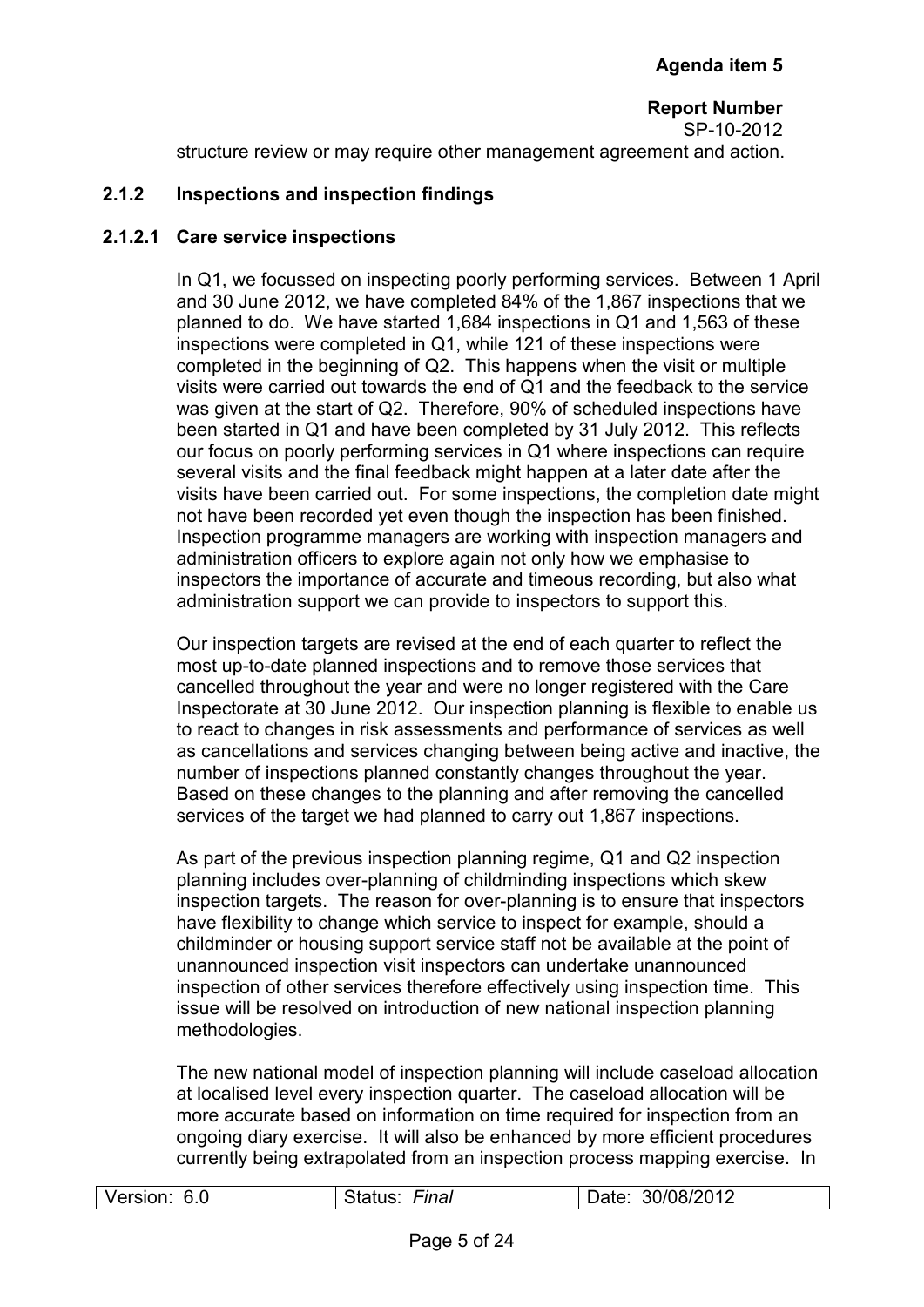SP-10-2012

addition to better workload and workforce planning, time will be built in and allocated for report writing as soon as inspection is completed. Each of these activities will contribute to more accurate planning assumptions and remove the need for over-planning.

Some offices highlighted the fact that inspection planned dates might not in all instances be up-to-date, especially where services change their status from being active to inactive or to proposing to cancel. Additionally, the Intelligence team can assist offices with data cleaning of inspection dates and inspection scheduled dates.

A total of 971 care service inspections were carried out as unannounced inspections, which is 62% of all inspections. 519 inspections (33%) were made at short notice and 64 inspections were announced inspections (4%) (for differing reasons, such as joint inspections with HMIE and some services where inspectors had to make sure officers were present). 79% of the 'short notice' inspections were inspections of childminders, where we need to make sure that the childminder and children are available at the planned inspection date. Another 17% of short notice inspections were carried out in Housing Support or Care at Home services where office staff are not always present.

Five care service inspections, 0.3% of the total 1,563 inspections completed, were unscheduled additional inspections based on risk and intelligence. This figure does not reflect additional follow-up visits necessary as a result of enforcement or to evidence improvement. We are devising a recording tool to capture additional inspections, follow-up visits, co-working and additional regulatory activity which is not recorded within existing systems or the diary exercise.

Our target is to inspect 9,806 care services in 2012/13 (based on WMT at 1 August 2012). This target includes services which we might not have to inspect, for example, inactive services that remain inactive, and services which may end up cancelling. We are on target to complete all planned inspections.

#### **2.1.2.2 New approaches to inspection planning**

- An Operational Steering Group, chaired by the Director of Operations (Planning, Assurance and Public Reporting (PAPR) has been created to lead on inspection planning and other key related operational work streams, including workforce planning and development of inspection methodology. The steering group will have clear lines of accountability, responsibility, decision making and communication. Membership reflects all operational functions and includes Partnership representation.
- An Inspection Coordination Team, responsible for inspection planning in the future, will report directly to the steering group. The team is in the process of agreeing membership and terms of reference.

| Version: 6.0 | Final | 30/08/2012<br>Date: |
|--------------|-------|---------------------|
|              |       |                     |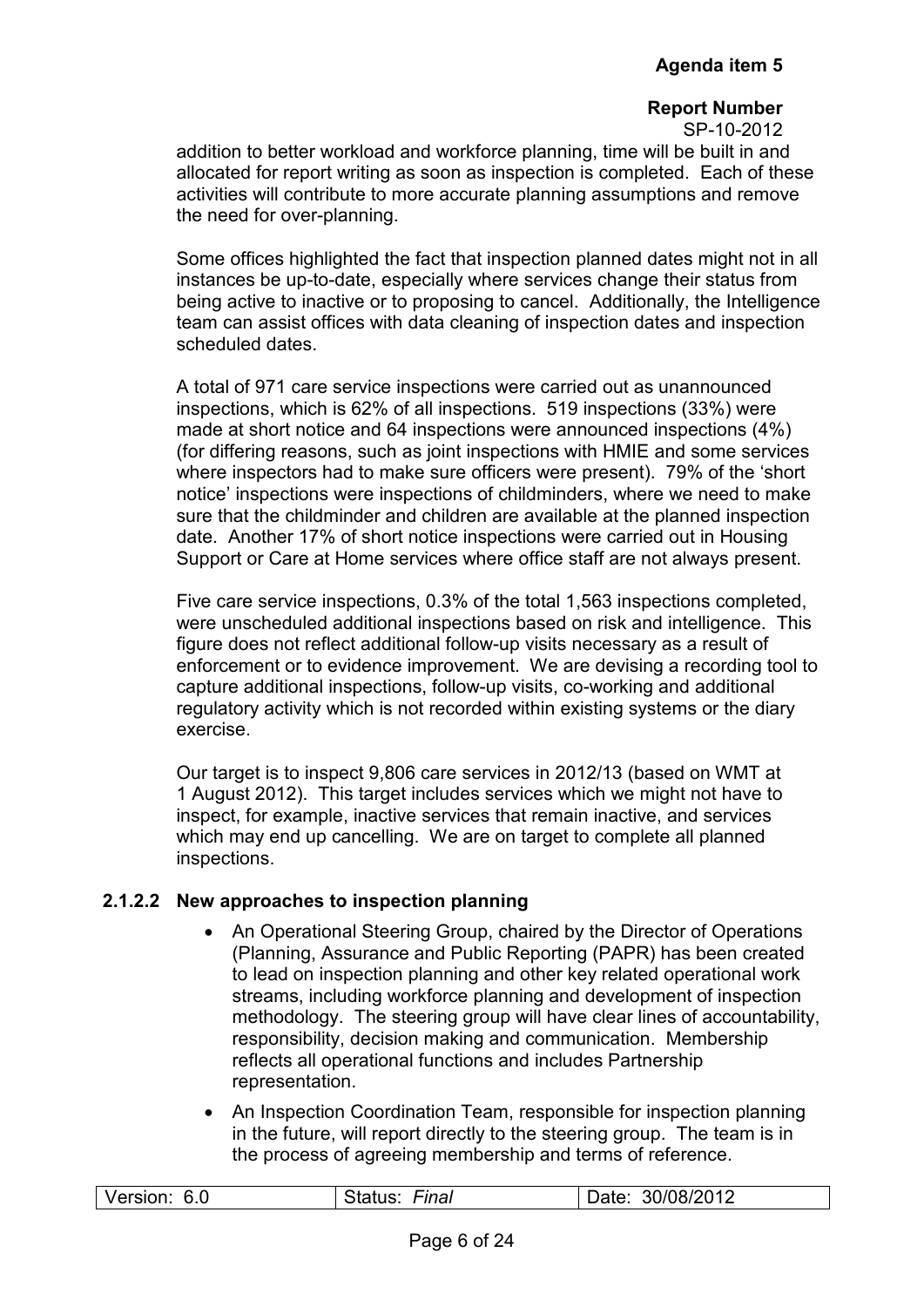SP-10-2012

• An inspection process mapping event took place on 20 June 2012, involving inspector managers, inspectors, administrative staff and department managers. This initial exercise provided valuable information on current inspection processes. A follow up event in September 2012 will look in more detail at process improvement in order to identify where we can work more efficient and effectively.

#### **2.1.2.3 Child Protection inspections**

The final two Child Protection Inspection reports were published on 17 May 2012 and 14 June 2012. This completes the second round of child protection inspection reports.

#### **2.1.2.4 Initial Scrutiny Level Assessments (ISLAs) and follow up scrutiny**

Between 1 April and 30 June 2012, scrutiny reports were published for three local authorities.

We continue to involve people who use services and their carers in 100% of scrutiny sessions.

We have commenced ISLAs and follow-up scrutiny of the last four of the 32 local authorities in Scotland in the first quarter 2012. They are on track for completion in Summer 2012.

#### **2.1.3 Registrations**

At 30 June 2012, there were 14,366 registered care services. This is a slight increase of 0.25% from the 14,328 services at 31 March 2012.

By 30 June 2012 we had completed 248 new registrations, 184 (74%) of which were childminders and 64 (26%) were other service types.

We have dealt efficiently with registrations, exceeding our target of 80% as follows:

- 89% of childminding registrations completed within three months
- 92% of registrations of other service types completed within six months

We did not achieve 100% completion of registrations and or variations due to a number of factors such as: awaiting further information from providers; awaiting provider fitness references; and, internal issues such as staff absence as well as the need to move staff between inspection, complaints and registration teams to address skills gaps.

During the first quarter to 30 June 2012182 registered services cancelled their registration. This is of a similar level as in Q1 2011/12 when 199 services cancelled their registration.

| Version: 6.0 | Final<br>Status: | Date: 30/08/2012 |
|--------------|------------------|------------------|
|              |                  |                  |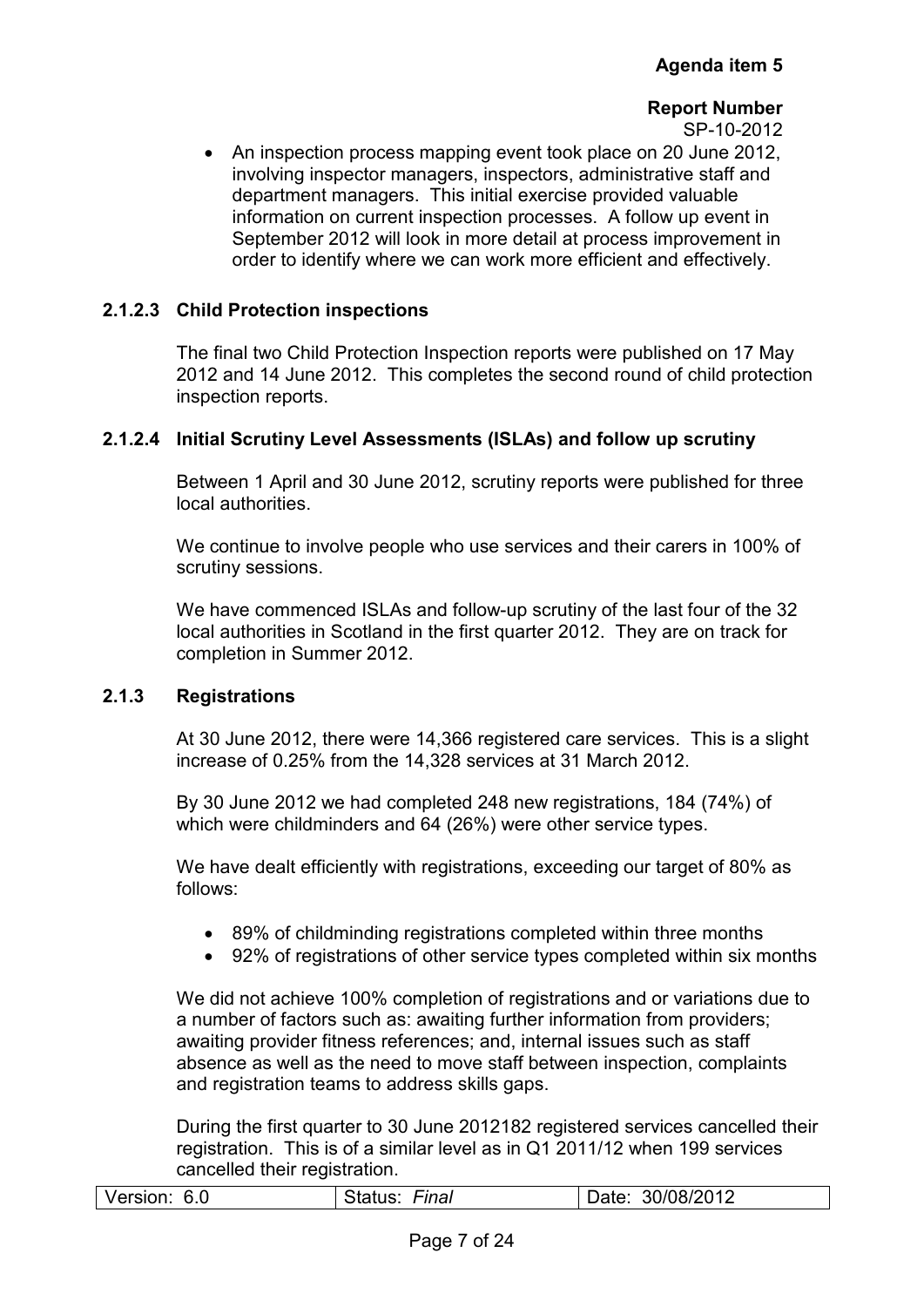SP-10-2012

In addition to registering and cancelling services, we make variations to their conditions of registration. The volume of work associated with variations depends on their nature and complexity. By June 2012, we had received 882 variations. 320 of the 882 variations received have been completed in Q1. 496 were in progress and 66 had been withdrawn. In total, we completed 677 variations in Q1 (274 childminder variations and 403 variations from other service types). This number includes variations that we received before April 2012 but were completed between 1 April and 30 June 2012. Of all variations completed, 80% of childminder variations and 70% of other service type variations had been completed within three months, an internal target set by the registration team in October 2011. It matches the three months' notice required for variation applications by providers as specified in SSI 2002 No 29 Regulation 4(2).

Reasons for not completing variations within three months include delays in applicants or other agencies providing information to the Care Inspectorate as well as internal competing priorities. As completion of variations is not currently a key performance indicator and the completion rates are not included in the monthly performance report, our systems for monitoring variation performance are not as sophisticated as for other regulatory activities, therefore, it proves more difficult to provide a detailed break down of reasons without further investigation. At 30 June 2012, 1093 variations remained still in progress.

Further instability in the care home market has resulted in the national registration team continuing to respond to urgent and high profile cases. For example, two care home providers were recently subject to compulsory liquidation (Spencer Care Ltd) and administration (Doson Ltd) and we have fulfilled an important safeguarding role by checking and giving assurance that the management of the care homes concerned was satisfactory during the transition period.

As well as these urgent cases, we have continued to receive a high number of registration applications for care homes changing hands or internal restructuring of holding companies. For example, during Q1 applications for care homes showed an increase from the same period last year while applications for other service types have decreased.

The registration and variation function plays an important role in protecting service users from unsuitable new services or changes to existing services and setting the benchmark of acceptable standards of care. Compared to the Care Commission, the rate of refusals of applications has increased. The Care Inspectorate has strengthened some aspects of our registration and variation checks, such as carrying out more site visits for takeovers and variations and reintroducing GP checks for childminding registrations. It also reflects more consistent practice and the national team being able to establish a national benchmark, such as the maximum numbers of children for which

| Version:<br>Final<br>30/08/2012<br>6.0<br>Jate:<br>status: |
|------------------------------------------------------------|
|------------------------------------------------------------|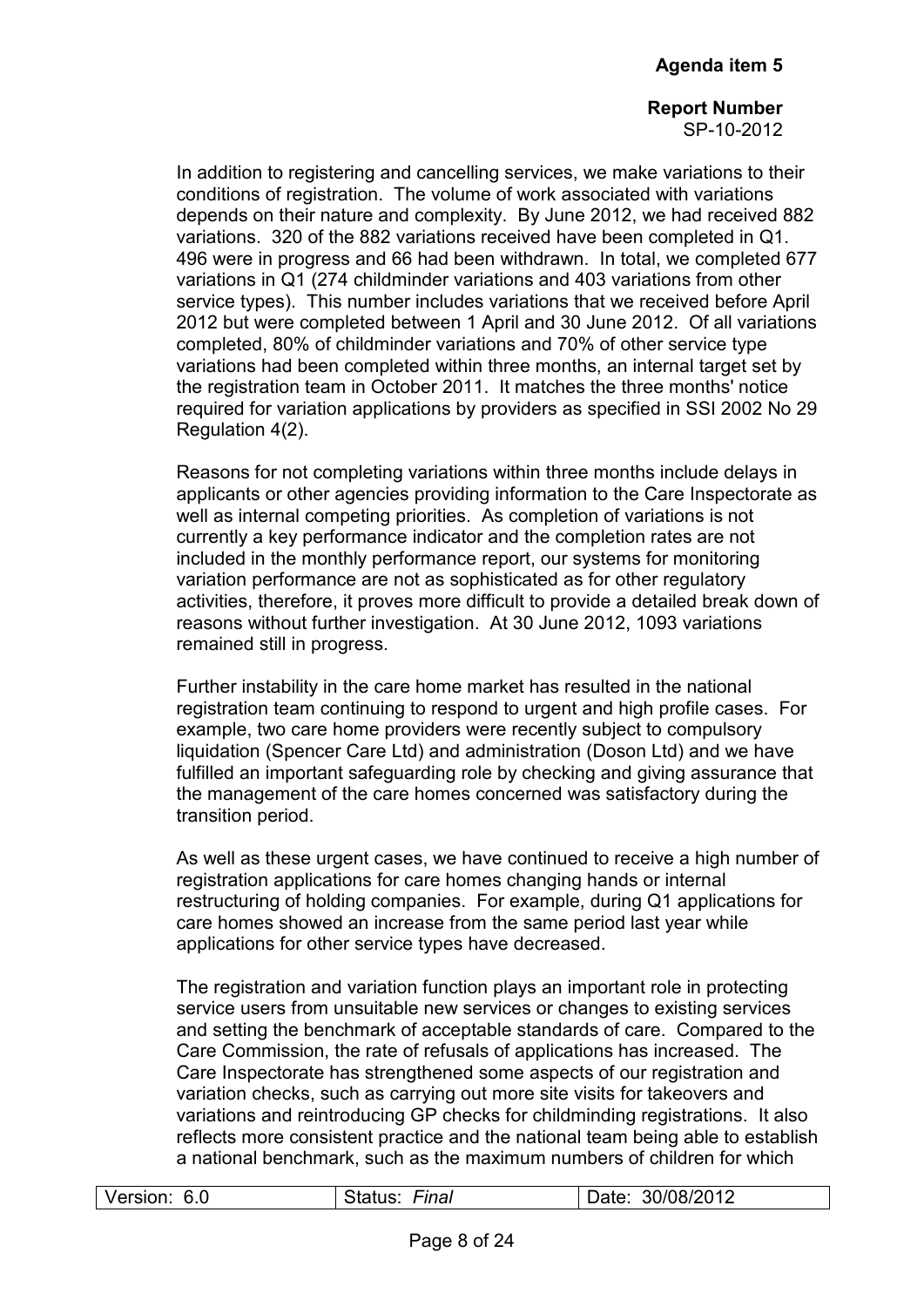SP-10-2012

childminders and nursery playrooms are registered. Other examples of refusals resulting from the consistent application of standards include the minimum number of toilets in children's day care service and environmental standards for dementia and respite care.

#### **2.1.4 Complaints**

We received 817 complaints between 1 April and 30 June 2012, which is an increase of 16% on the 688 complaints the Care Inspectorate received over the same period last year. We formally registered 522 complaints, and completed 471 complaints between April and June 2012. This includes complaints, which the Care Inspectorate received before 1 April 2012 and which were completed by the Care Inspectorate in 2012/13.

We dealt efficiently with complaints: as at 30 June 2012 98% of complaints were acknowledged within three days and 99.6% of investigations were completed within 28 days or the complainant notified of an extension to the timescale. Some cases change from the complainant wanting to be anonymous (no acknowledgement required) to the complainant providing contact details later than three days after the complaint was received.

We received 11 complaints against the Care Inspectorate between 1 April and 30 June 2012, one of which was completed, two were withdrawn and eight remain in progress. This is in comparison to the ten complaints received against the Care Inspectorate in Q1 2011/12.

We have completed five complaints against the Care Inspectorate since 1 April 2012; none of which was upheld. This includes complaints received before 1 April 2012.

The Complaints Sub-committee dealt with one review of an investigation of a complaint. The Complaints Sub-committee agreed that the outcome of the investigation was based on all of the available evidence and was reasonable in the circumstances.

We have completed proposals for revising the Care Inspectorates complaints procedures and these have been presented to and discussed by ET, the Complaints Sub Committee in April 2012, the Strategy and Performance Committee in May 2012, and in June 2012 the Board approved the revised Care Inspectorate complaints process. Work is now underway on implementing the agreed changes.

In addition, a draft revision of the complaints process against the Care Inspectorate is now out for consultation.

A group set up to examine and improve the way the Care Inspectorate progresses incidents at work vis-a-vis conducting complaint investigations will report shortly.

|  | Version:<br>6.0 | Final | 30/08/2012<br>Date: |
|--|-----------------|-------|---------------------|
|--|-----------------|-------|---------------------|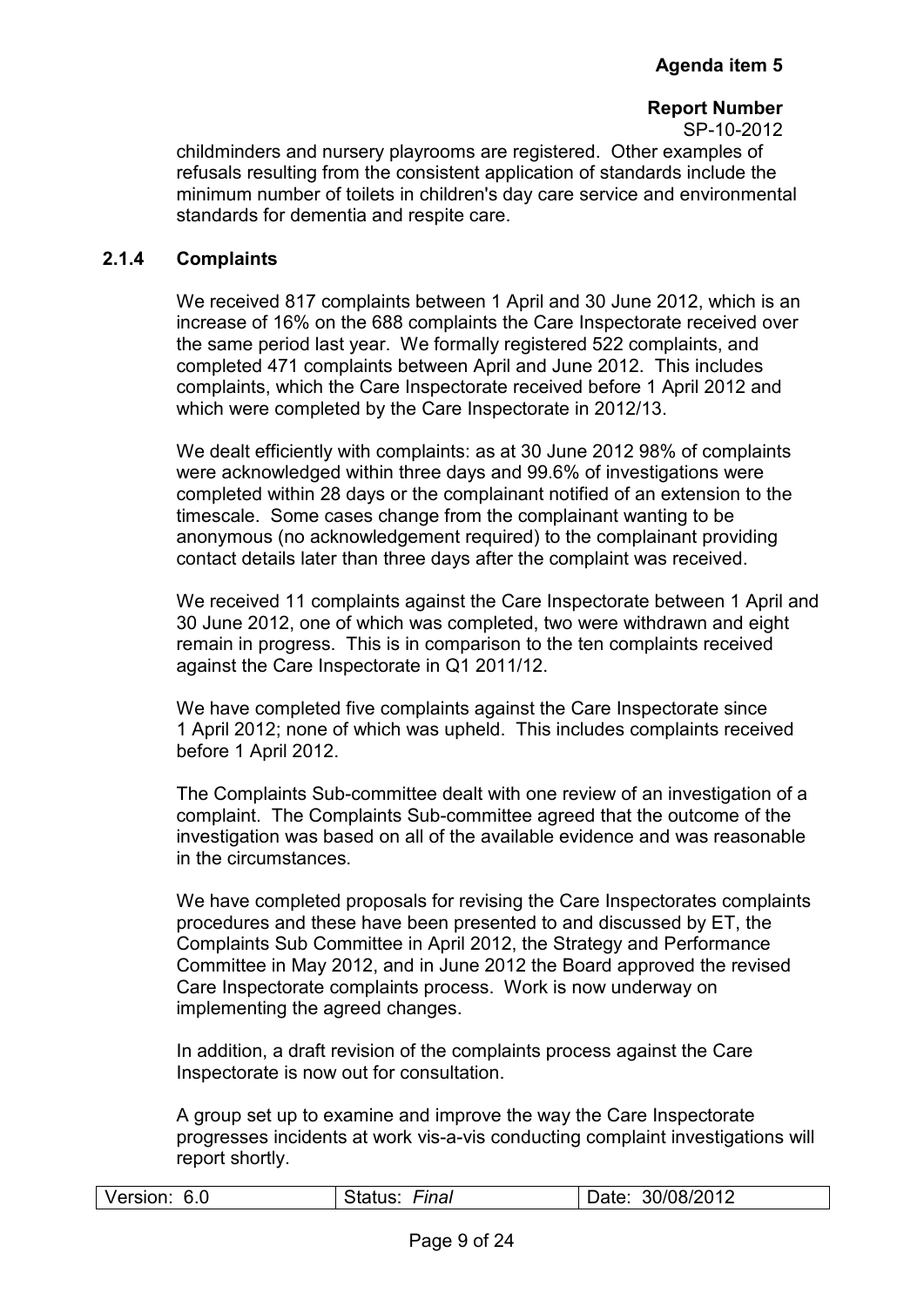#### **2.1.5 Other scrutiny activity**

#### **2.1.5.1 Enforcements**

The number of enforcement notices that we issued in Q1 2012/13 is summarised by area in the table below. The Care Inspectorate issued 21 non-technical enforcements in Q1 2012/13. We are currently refining the methodology to capture information on compliance with enforcements and we will report on this in future performance reports. We will provide Board members with headline information on the outcome of these enforcement notices ie did services demonstrate improvement.

#### **Non-Technical enforcements Q1 2012/13**

(Note: this table excludes 'technical' enforcements which are not related to the quality of the service.)

| Area            | <b>Number of</b><br><b>Notices 1</b><br>April-<br>30 June 2012 | <b>Total Number</b><br>of Services |
|-----------------|----------------------------------------------------------------|------------------------------------|
| Central & West  |                                                                |                                    |
| East            | 5                                                              | 5                                  |
| <b>North</b>    |                                                                |                                    |
| South           |                                                                |                                    |
| <b>Scotland</b> | 21                                                             | 20                                 |

#### **3.0 OUTCOME 2: PEOPLE UNDERSTAND THE QUALITY OF SERVICE THEY SHOULD EXPECT AND HAVE A GOOD EXPERIENCE OF SERVICES CENTRED ON THEIR NEEDS, RIGHTS AND RISKS**

#### **Summary of Q1 progress and main achievements**

#### **3.1 Involvement Plan**

The Involvement Plan - "involving people, improving services" was presented to the Board on 22 June 2012 and was approved for implementation. The group of people that co-produced the plan were made up from Care Inspectorate staff, people who are Involving People Group members and lay assessors. Work has commenced on implementing the action plan for Year 1. Recruitment of appropriate resources has also commenced and maternity leave cover for the Professional Adviser (Involvement and Equalities) has been arranged.

#### **3.2 National Enquiry Line**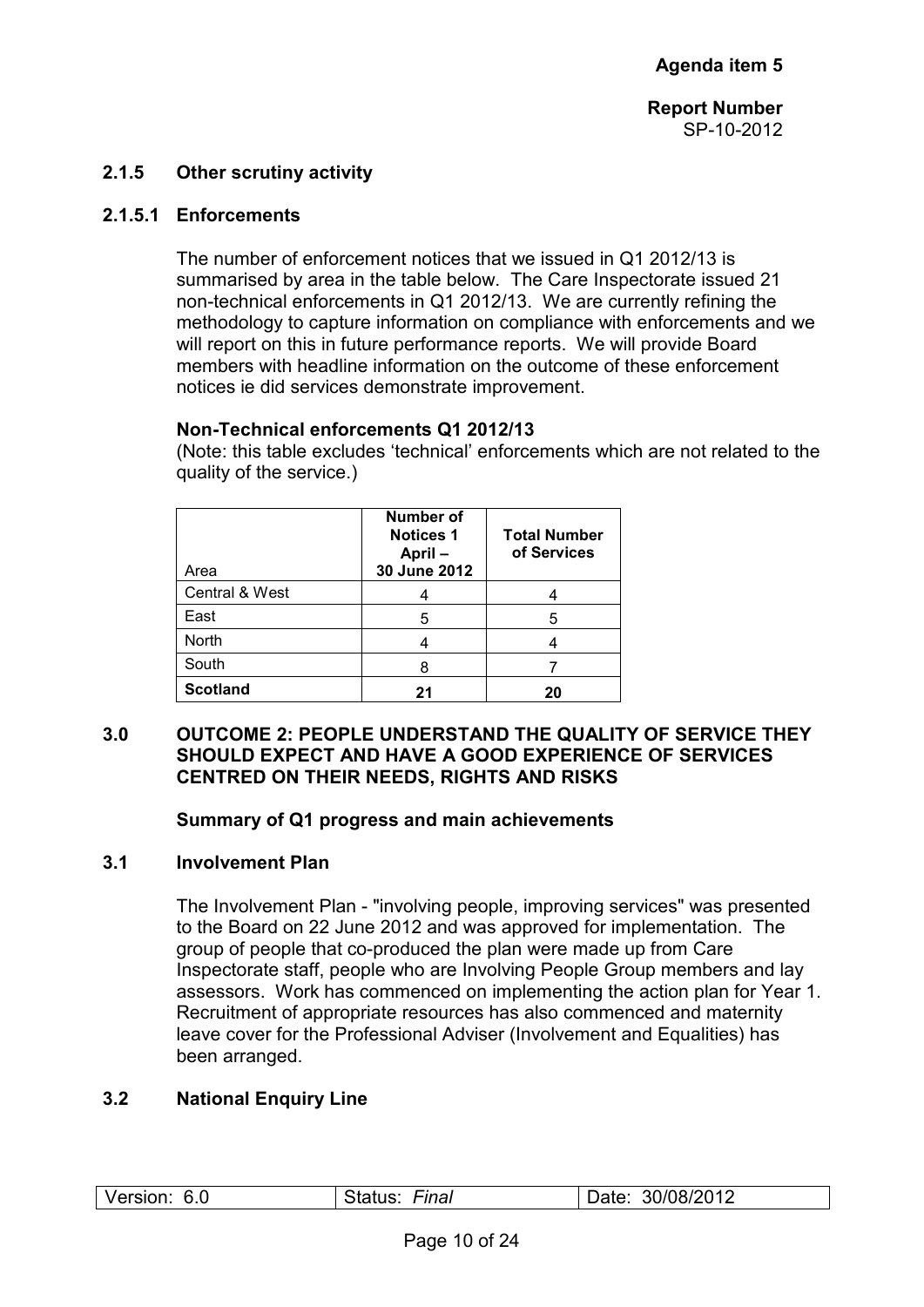SP-10-2012

The National Enquiry Line received 6,675 calls between 1 April and 30 June 2012. The calls were split as follows:

| Category                   | <b>Number of calls</b><br>received 1 April -<br>30 June 2012 |
|----------------------------|--------------------------------------------------------------|
| <b>Complaints/Concerns</b> | 1074                                                         |
| Registrations              | 1405                                                         |
| E-forms/website            | 730                                                          |
| Registered services        | 427                                                          |
| All other enquiries        | 3039                                                         |
| Total                      | 6675                                                         |

Calls in the category 'other enquiries' are, for example, concerned with staff and office details, finance, Information Governance, publications, disclosure enquiries, SSSC and qualifications, National Care Standards, services in England, contact details for services, necessary insurances or callers looking for other organisations.

#### **3.3 Grading**

50% of all care services graded at 30 June 2012 had received a grade 5 or 6 for Involving People quality statements. It is noted that 20% of graded services achieved a grade of 5 or 6 for Involving People information statements. Further information will be provided to members in future performance reports via analysis of the evidence and impact of recent investments in user focus time as part of the inspection process. This information will be reported upon following completion of Q4 2012/13 performance.

Half of all care services inspected by 30 June 2012 demonstrated very good or excellent quality practices in involving people who use care services in the delivery of the service. Overall 99% of services graded against Involving People statements received grades of 3 or more for all statements. Further information will be provided to members via future performance reports to identify across private, voluntary and local authority providers.

Overall, 4.4% of graded care services have grades of 3 or less for all quality themes assessed by 30 June 2012, this compares to 3.8% of graded services by 30 June 2011. We continue to work with these services to drive up improvements and will not hesitate to take enforcement action where this is required. The majority of these services are Childminders, Care Homes and Day Care of Children Services. The increased level of graded services that have grades of 3 or less for all applicable quality themes can be seen as a result of the changed methodology. The new methodology covers four

| Version: | Final   | 30/08/2012 |
|----------|---------|------------|
| 6.0      | Status: | Date:      |
|          |         |            |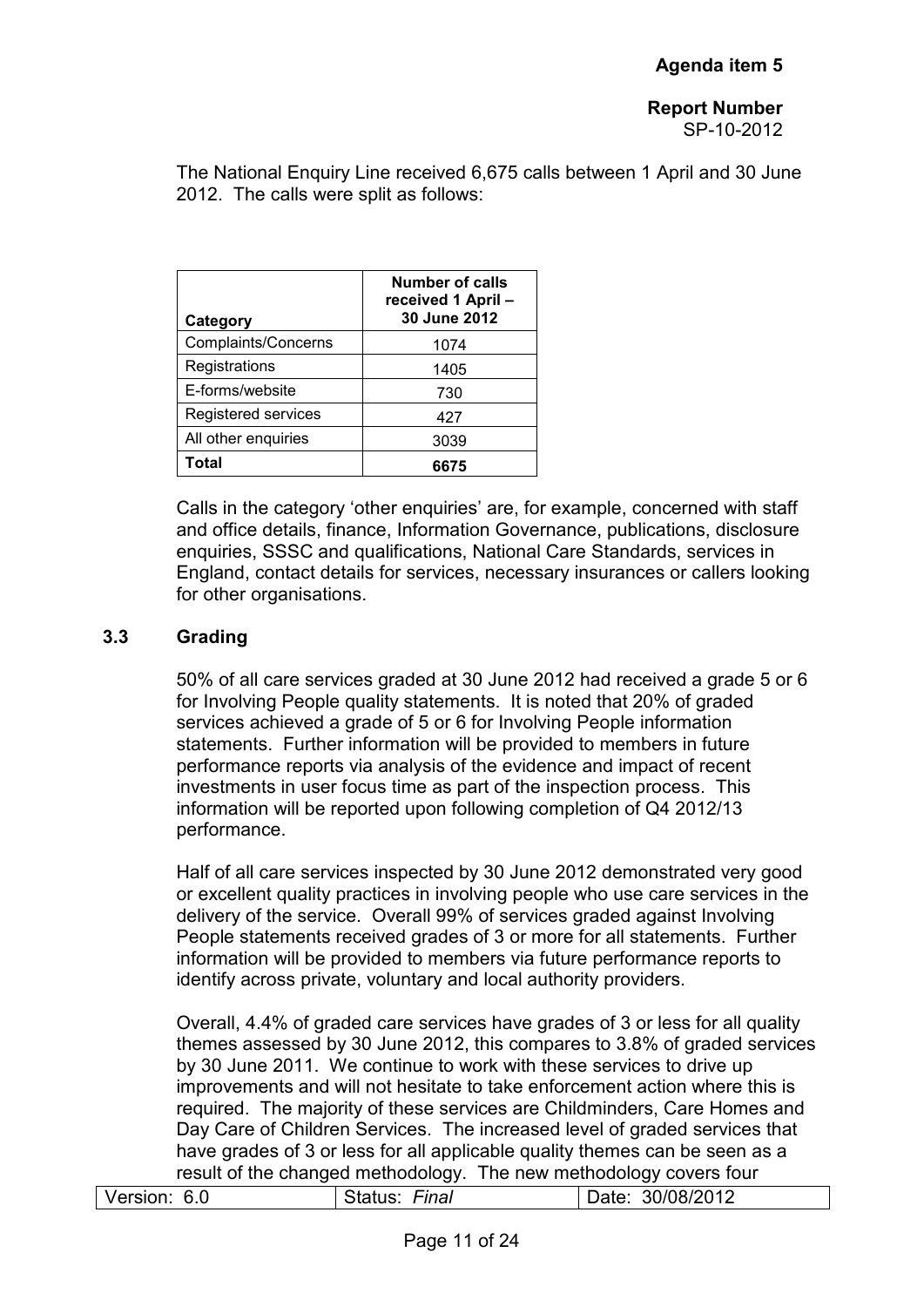themes (where applicable) when previously only two themes were inspected for low and medium risk services. 81% of services with all grades of 3 or less are services in the private sector. 11% are voluntary or not for profit services and 8% are local authority services.

#### **3.4 Satisfaction with care services**

We analysed questionnaires from 711 services in Q1. The Care Standards Questionnaires are completed by people who use services and their relatives and carers. In Q1, 90% of care services had 90% or more respondents who were satisfied or very satisfied with the overall quality of service. This compares to 95% of care services that had 90% or more respondents who were satisfied or very satisfied with the overall quality of service in Q1 2011/12. We will provide more in depth analysis in the next quarterly report of how the figures compare between care service types.

We are currently developing new care service questionnaires and are looking at new ways to gather information using an online tool.

#### **3.5 Publication of inspection reports**

Of the 1,501 draft care service inspection reports issued between 1 April and 30 June 2012, 81% were issued within 20 working days, compared to 85% in Q1 2011/12. The 19% of draft care service inspection reports not issued within timescale were due to protracted negotiation with providers and staff absence.

A total of 1,039 care service inspection reports were finalised between 1 April and 30 June 2012. 97% of final inspection reports were published within 13 weeks. The additional 3% were delays due to awaiting provider feedback and staff absence. This is compared to 97% is the same percentage of final reports published within the deadline in the first quarter 2011/12.

All final Child Protection Inspection reports were published within the 14-week target.

Between 1 April and 30 June 2012, scrutiny reports were published for three local authorities. One of these was published within the prescribed timescales. Two reports were published with delay due to a delay in finalising the findings with the local authority. A further two reports that were planned to be published in Q1 are delayed due to the election period, difficulties in setting up focus groups and annual leave. They will now be published in August 2012.

#### **4.0 OUTCOME 3: CARE INSPECTORATE PERFORMS EFFECTIVELY AND EFFICIENTLY AS AN INDEPENDENT , SCRUTINY AND IMPROVEMENT BODY AND WORKS WELL IN PARTNERSHIP WITH OTHER BODIES**

|  | Version:<br>-6.0 | Final<br>Status: | Date: 30/08/2012 |
|--|------------------|------------------|------------------|
|--|------------------|------------------|------------------|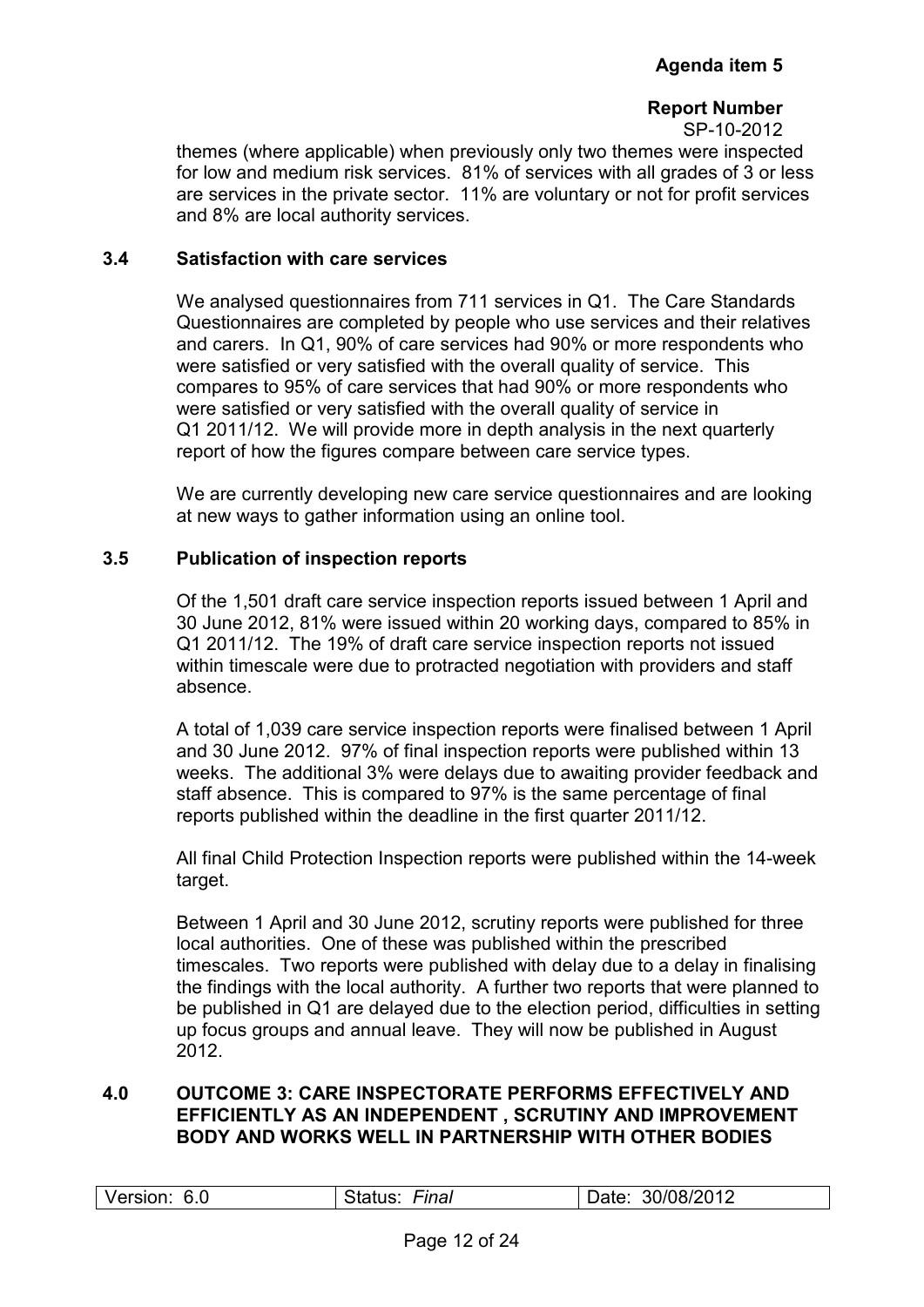#### **Summary of Q1 progress and main achievements**

#### **4.1 Workforce planning**

There has been some initial analysis of Diary Exercise data but it has been agreed that further data was required in order to fully capture the information needed to inform decision making. Therefore, the diary exercise will continue. Work is underway to ensure we capture all related inspection activity and initial analysis to inform workforce planning for 2013/14 and beyond will be undertaken between September and December 2012. This combined with the inspection process mapping results will enable more accurate and efficient deployment resources as part of national inspection planning.

#### **4.2 Quality assurance**

A draft Quality Assurance plan for the Care Inspectorate has been developed. Priority work on improving the quality of inspection reports is being taken forward by operational teams, supported by the practice learning assessors and Employee Development. The Inspection Report Writing procedure has recently been updated. Appropriate links are being made to the associated work being taken forward by the intelligence and risk project team.

#### **4.3 Public reporting**

- During Q1 of 2012, we received 41 Freedom of Information requests. There are seven requests still in progress because clarification about the information requested is required. Of the 34 responded to all were completed within the statutory time period of 20 working days.
- We received 19 Data Protection requests in Q1, and responded to 13 of these within the 40-day deadline. Six requests are in progress as we are awaiting identification or clarification on information being sought.
- We received 27 Parliamentary questions in Q1 and we responded to 21 of these. Six requests are still in progress.
- We received 31 requests from the Scottish Government Sponsorship Branch. 18 were responded to and 13 are still in progress.

#### **4.4 People are confident that scrutiny improves the service**

The Care Inspectorate continues to use Inspection Satisfaction Questionnaires to assess the quality of care service inspections. This is measured as the satisfaction of care service staff and service users with the inspection and whether they think the service quality will improve following inspection. In Q1 2012/13 94% of staff and 75% of service users think that the quality of their care service will improve following the inspection. Although it is important to us that our inspections give people some assurance that things will improve, we are also considering how we can follow this up to see

| Version: | Finai  | 30/08/2012 |
|----------|--------|------------|
| 6.0      | ગતાuડ. | Date:      |
|          |        |            |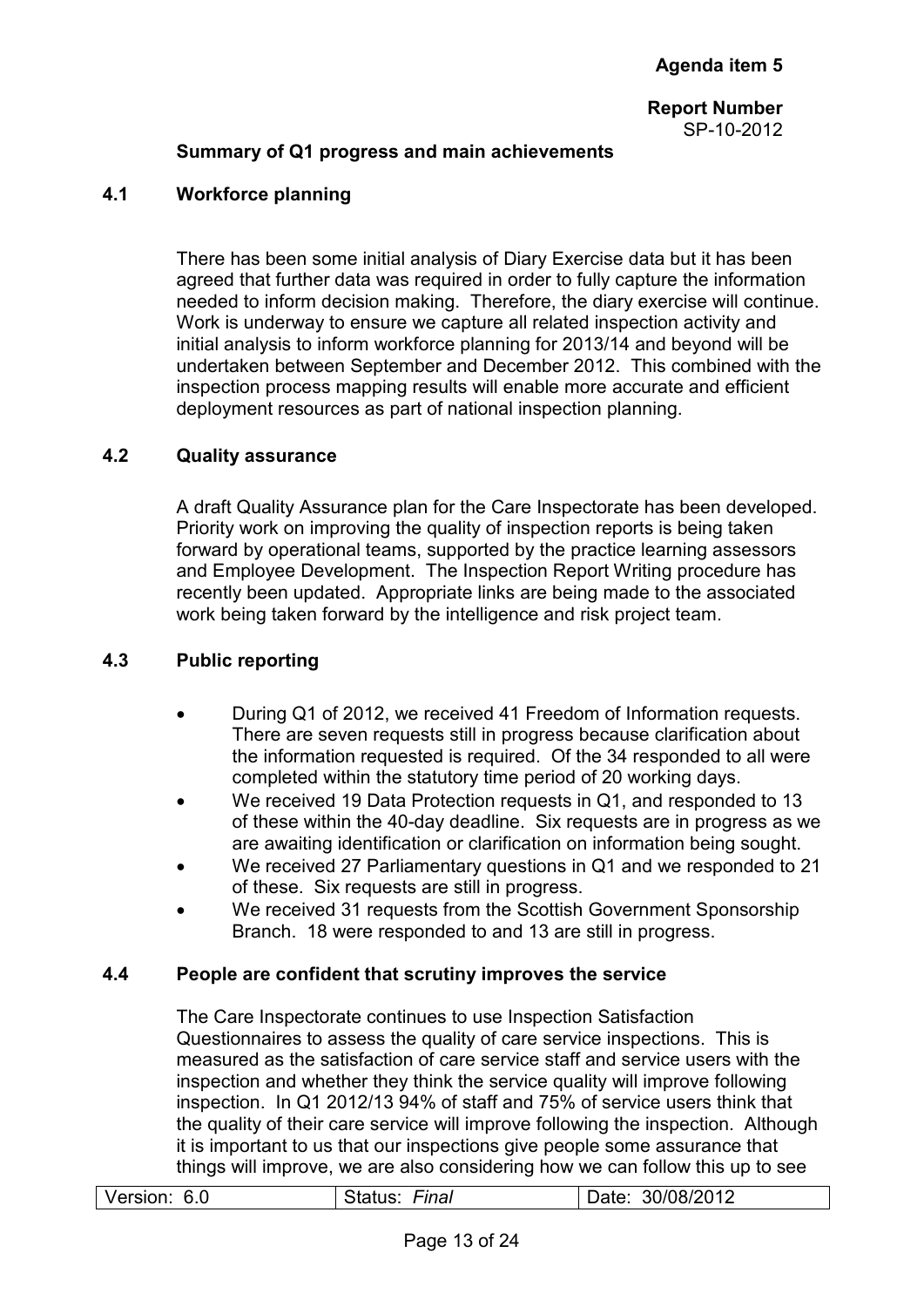whether or not improvements were then observed. This development work is planned for 2013/14.

#### **4.5 Involvement of people who use services and carers**

68 out of 1563 (4.4%) care service inspections involved one or more lay assessors during Q1 2012/13. This compares to 86 out of 1707 (5%) inspections involving lay assessors in the first quarter 2011/12 and shows that there is a slight drop in proportion as well as absolute numbers of lay assessor inspections. As part of a shift in methodology lay assessors are increasingly being asked for their involvement in large inspections of a number of dispersed housing support or sheltered housing units that can for example involve seven 'site visits' in different geographies. The Lay Assessor team have started recording the time they spend on a single inspection. Additionally some lay assessors left at the end of 2011/12 and at the start of the first quarter of this year. More lay assessors were recruited but they have not been active immediately as there have been Protecting Vulnerable Groups check delays and some delays in organising shadow inspections which require a member of the Lay Assessor team to attend with the lay assessor to assess performance.

As part of the recently approved Involvement Plan we are currently recruiting two lay co-ordinators so that we can undertake a national recruitment campaign to significantly increase the number of lay assessors we have available to undertake inspection. We will report progress on our Involvement plan to Board members in Q4 2012/13.

During every ISLA, service users and carers are consulted and are also part of the ISLA inspection teams.

#### **4.6 Involvement in care home working groups**

Together with other organisations and representatives from the care home sector we are actively involved in the following working groups:

- Managing falls and fractures in care homes for older people good practice self-assessment resource
- Scottish Active Ageing work/ Go For Gold care homes
- Development of Allied Health Professionals practice placements in care home settings
- Activity provision benchmarking good practice in care homes
- Activity resource for care settings
- Telerehabilitation
- Personal foot care working group

#### **4.7 Variance from planned budget**

No budget monitoring is done in the first quarter. This will be completed in late July 2012 following reviews of the first budget monitoring exercise.

| Version: 6.0 | Final<br>Status: | : 30/08/2012<br>Date: |
|--------------|------------------|-----------------------|
|              |                  |                       |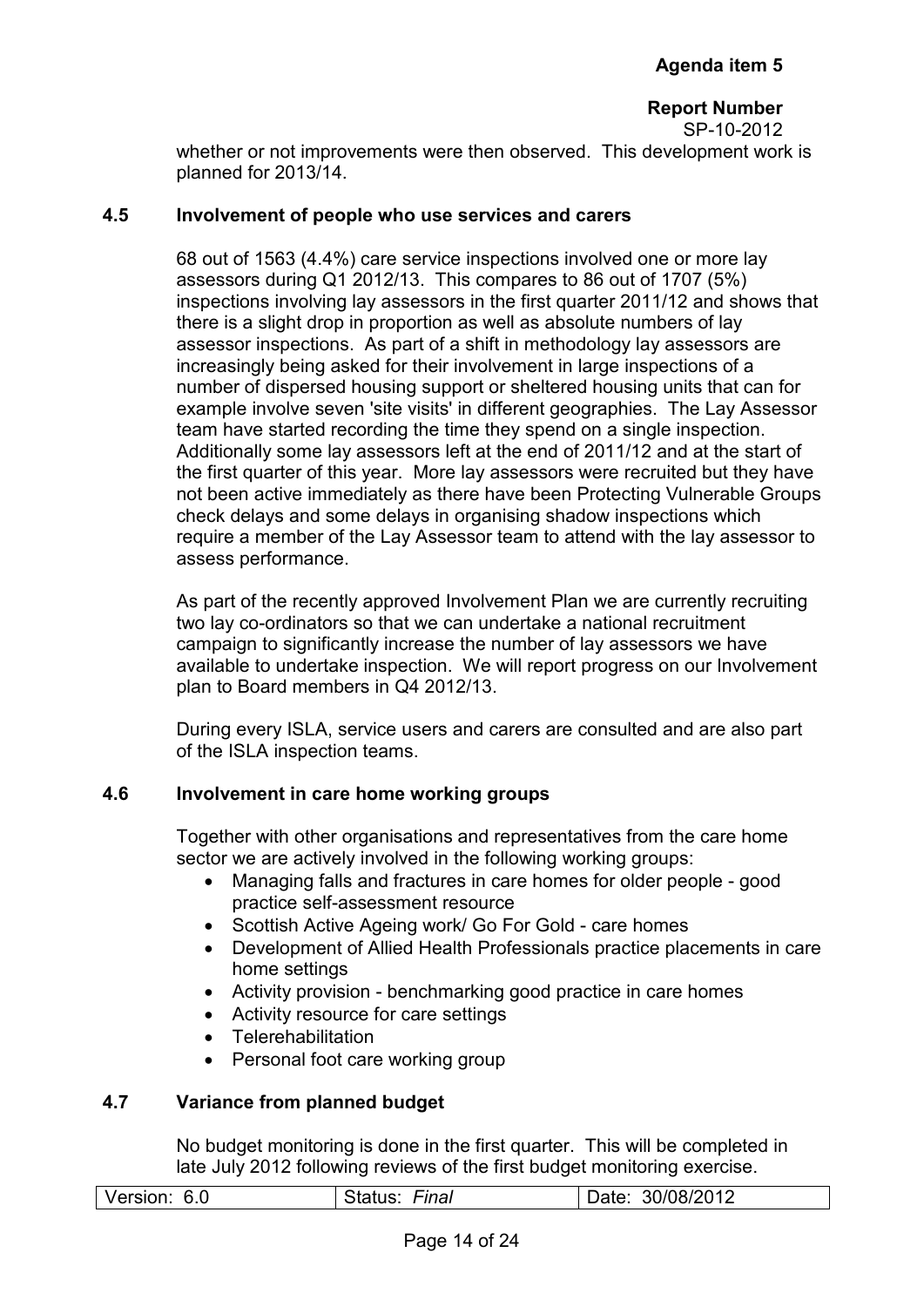#### **4.8 Absence reporting**

For the period between 1 April and 30 June 2012 the overall percentage of sickness absence was 4.4%, 1.7% was short-term sickness and 2.7% was long-term sickness. The Chartered Institute of Personnel and Development (CIPD) reported that the average absence rate for the public sector for 2011 was 4.0%.

#### **4.9 Pay Remit 2012/13**

Following approval in principle from the Scottish Government and a consultation process with the trade unions the pay remit for 2012/13 was agreed in June 2012. The Pay Award is consistent will the Public Sector Pay Policy for 2012/13, is applicable from 1 April 2012 and will be paid in the July 2012 salary.

#### **4.10 Carbon Management**

The Care Inspectorate has completed a carbon management plan as part of its environment agenda. The Carbon Trust recognised this work by presenting the organisation with a "Cutting Carbon Emissions" Award in recognition of the effort in the field of carbon management, emission reduction and the mitigation of climate change during 2012. The environment agenda will further develop with an environmental strategy and campaigns to reduce the Care Inspectorate's carbon footprint.

| Version: | Final     | 30/08/2012 |
|----------|-----------|------------|
| 6.0      | ′ atus: د | Date:      |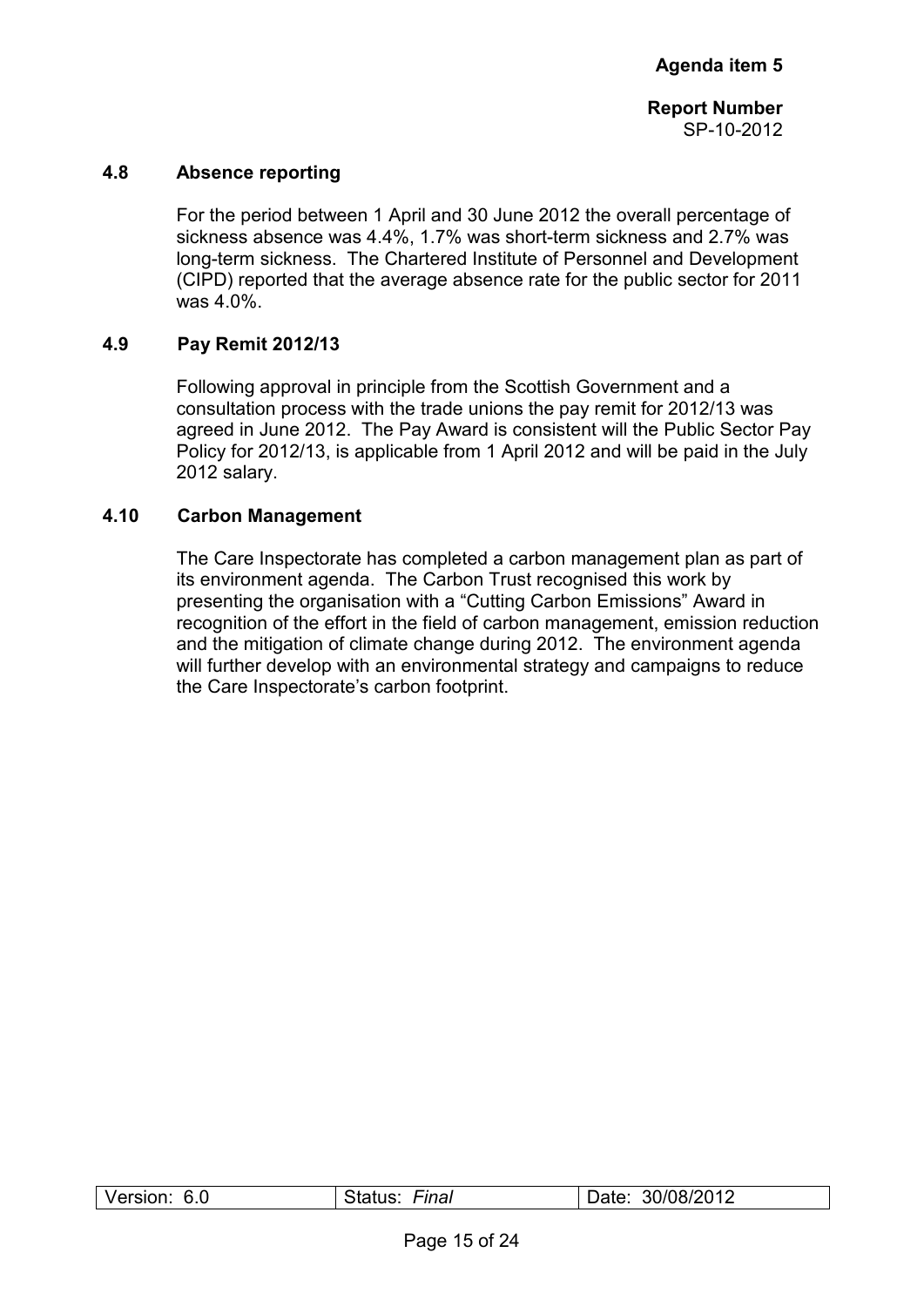Agenda item 5 **Agenda item 5** 

**Report Number**  Report Number<br>SP-10-2012

# SUMMARY OF PERFORMANCE AGAINST KPIs Q1 2012/13<br>Unless otherwise indicated, all figures are cumulative totals for the year **Unless otherwise indicated, all figures are cumulative totals for the year SUMMARY OF PERFORMANCE AGAINST KPIs Q1 2012/13**

| Key Performance<br>Indicator 2012/13                     | Target      | 2012/13<br>$\mathbf{\tilde{o}}$                   | Q1 2011/12                                           | 2012/13<br>2g | 2012/13<br>C3 |                | <b>Notes</b>                                                                                                                                      |     |
|----------------------------------------------------------|-------------|---------------------------------------------------|------------------------------------------------------|---------------|---------------|----------------|---------------------------------------------------------------------------------------------------------------------------------------------------|-----|
| % of regulated care<br>services with<br>KPI 1:           | To be       | services have<br>4.4% of<br>papen                 | services have<br>$3.8%$ of<br>graded                 |               |               |                | Of 7,560 registered and graded care services (other<br>than childminders) 323 services (4.3%) have grades<br>of 3 or less for all quality themes. |     |
| grades of 3 or less<br>for every graded<br>quality theme | established | grades of 3 or<br>less for every<br>quality theme | grades of 3 or<br>every<br>quality theme<br>less for |               |               |                | Of 5,337 registered and graded childminders 243<br>services (4.6%) have grades of 3 or less for all<br>applicable quality themes.                 |     |
|                                                          |             | 1,563 care<br>service                             | In Q1 2011/12                                        |               |               |                | nspections started in Q1 and completed in Q1<br>against target for Q1                                                                             |     |
|                                                          |             | inspections                                       | we completed<br>1,707                                |               |               |                | target<br>completed                                                                                                                               | ಸಿ  |
|                                                          |             | completed in                                      | inspections.                                         |               |               | Central & West | 467<br>407                                                                                                                                        | 87% |
| KPI 2:                                                   |             | Q1 (84% of                                        | At this time,                                        |               |               | East           | 678<br>562                                                                                                                                        | 83% |
| % of inspections                                         | To be       | target for Q1)                                    | no target for                                        |               |               | North          | 394<br>325                                                                                                                                        | 82% |
| completed against                                        | established | 1,684 care                                        | completion of                                        |               |               | South          | 327<br>269                                                                                                                                        | 82% |
| planned number of<br>inspections                         |             | service                                           | had been set<br>inspection                           |               |               | Total          | 1,867<br>1,563                                                                                                                                    | 84% |
|                                                          |             | were started<br>inspections                       | $\Omega$<br>due t                                    |               |               |                |                                                                                                                                                   |     |
|                                                          |             | in Q1 and                                         | changes in<br>the WMT,                               |               |               |                |                                                                                                                                                   |     |
|                                                          |             | completed                                         | caseloads                                            |               |               |                |                                                                                                                                                   |     |
|                                                          |             | before 31 July<br>2012 (90% of                    | and teams.                                           |               |               |                |                                                                                                                                                   |     |

Page 16 of 24 Page 16 of 24

Version: 6.0 Status: *Final* Date: 30/08/2012

Status: Final

Version: 6.0

Date: 30/08/2012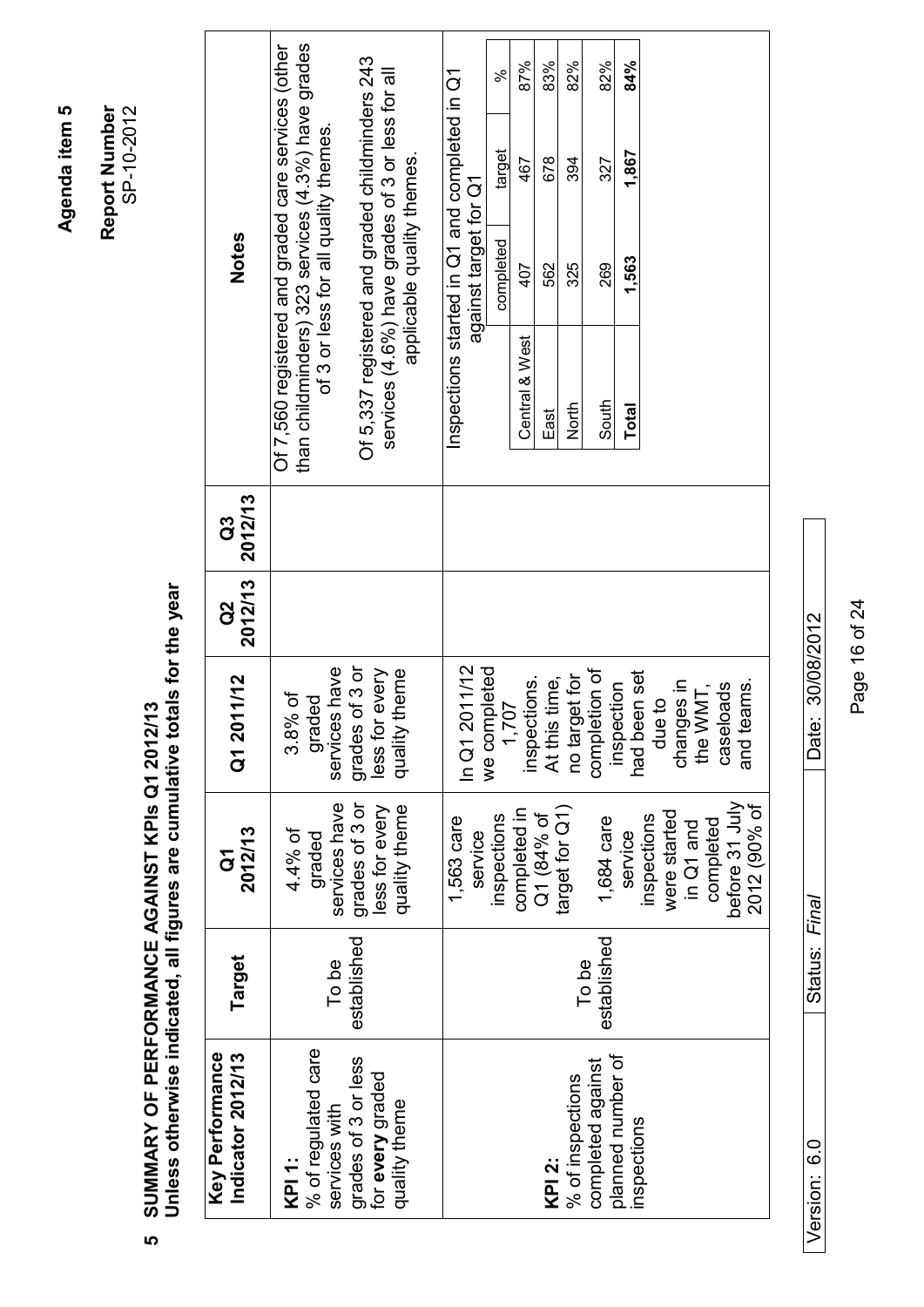|                             |                                                       | ಸಿ        | 98%            | 88%         | 87%                   | 86%         | 90%          |         |                          |        |           |            |                                                 |                                                 |                                        |            |           | ಸ                | 62%                 | 33%                       | 4%           | 1%           | 100%         |
|-----------------------------|-------------------------------------------------------|-----------|----------------|-------------|-----------------------|-------------|--------------|---------|--------------------------|--------|-----------|------------|-------------------------------------------------|-------------------------------------------------|----------------------------------------|------------|-----------|------------------|---------------------|---------------------------|--------------|--------------|--------------|
| SP-10-2012<br>Report Number | 2012 against target for Q1                            | target    | 467            | 678         | 394                   | 327         | 1,867        |         |                          |        |           |            |                                                 |                                                 |                                        |            | Number of | inspections      | 571                 | 519                       | S,           | $\infty$     | 1,563        |
|                             |                                                       | completed | 459            | 600         | 343                   | 282         | 1,684        |         |                          |        |           |            |                                                 |                                                 |                                        |            |           |                  |                     |                           |              |              |              |
|                             | Inspections started in Q1 and completed until 31 July |           | Central & West | East        | North                 | South       | <b>Total</b> |         |                          |        |           |            | Five inspections of the total 1,563 inspections | completed were unplanned additional inspections |                                        |            |           |                  | Unannounced         | Announced (short notice)  | Announced    | Not recorded | <b>Total</b> |
|                             |                                                       |           |                |             |                       |             |              |         |                          |        |           |            |                                                 |                                                 |                                        |            |           |                  |                     |                           |              |              |              |
|                             |                                                       |           |                |             |                       |             |              |         |                          |        |           |            |                                                 |                                                 |                                        |            |           |                  |                     |                           |              |              |              |
|                             |                                                       |           |                |             |                       |             |              |         |                          |        |           |            |                                                 | $0.5\%$ (8<br>inspections)                      |                                        |            |           |                  |                     | 63% (1075<br>inspections) |              |              |              |
|                             | target for Q1)                                        |           |                | Three local | authority<br>scrutiny | inspections | completed    | Two CP2 | inspections<br>completed |        |           |            | 0.3%<br>(Five                                   |                                                 | inspections)                           |            |           |                  | 62%                 | (971)                     | inspections) |              |              |
|                             |                                                       |           |                |             |                       |             |              |         |                          |        |           |            |                                                 |                                                 |                                        |            |           |                  |                     |                           |              |              |              |
|                             |                                                       |           |                |             |                       |             |              |         |                          | KPI 3: | % of non- | programmed | additional                                      | inspections                                     | completed against<br>planned number of | inspection | KPI4:     | % of unannounced | inspections as % of | inspections               | completed    |              |              |

Page 17 of 24 Page 17 of 24

Date: 30/08/2012

Version: 6.0 Status: *Final* Date: 30/08/2012

Status: Final

Version: 6.0

# Agenda item 5 **Agenda item 5**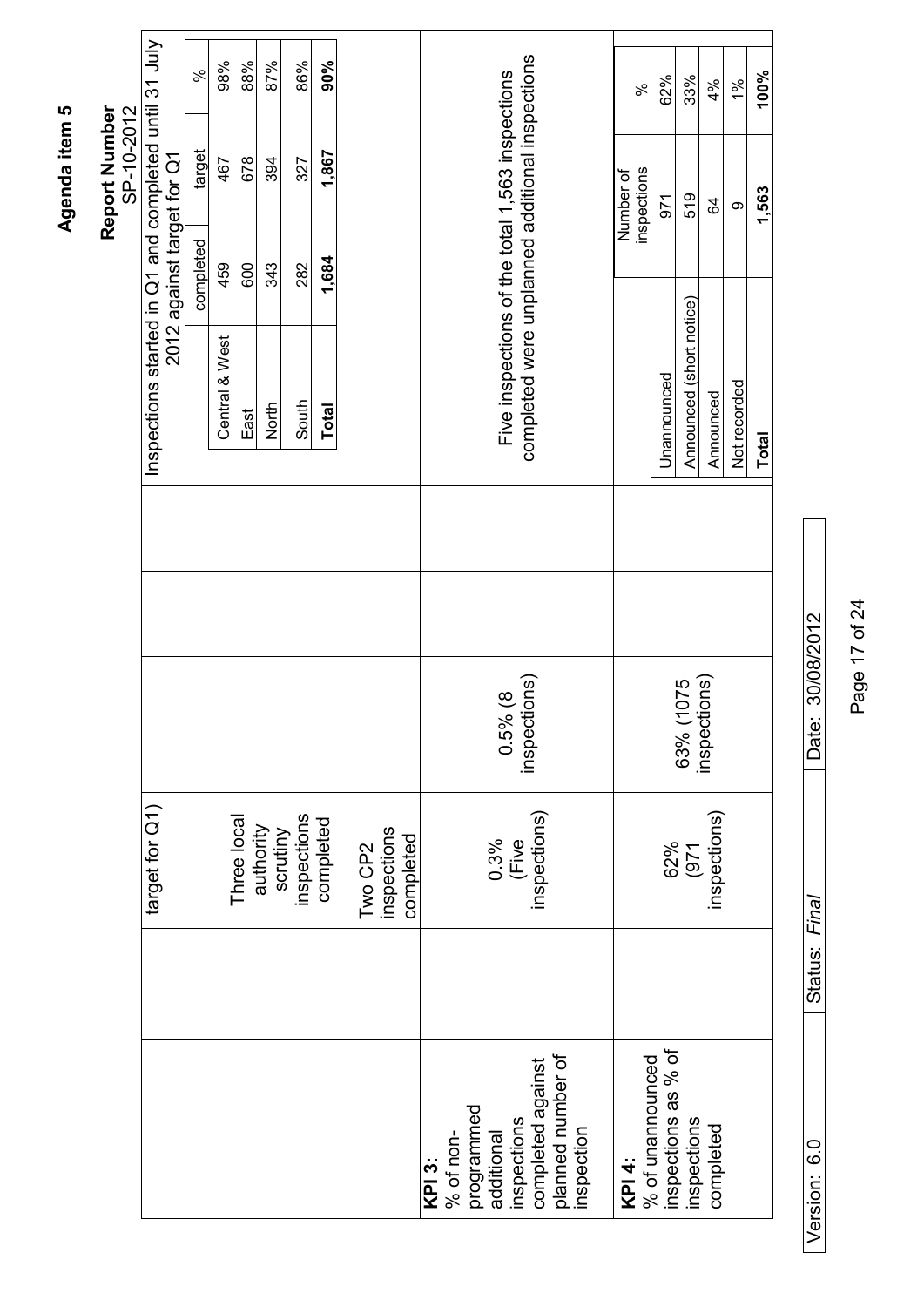| SP-10-2012<br>Report Number | <b>Notes</b>                         | Update in Q4                                                             |                                                                                               | 23 Local authorities have their ISLA level assessed<br>so far. Five of these were assessed as level 1<br>(This indicator is to be revised)<br>scrutiny. |
|-----------------------------|--------------------------------------|--------------------------------------------------------------------------|-----------------------------------------------------------------------------------------------|---------------------------------------------------------------------------------------------------------------------------------------------------------|
|                             | 2012/13<br>G <sub>3</sub>            |                                                                          |                                                                                               |                                                                                                                                                         |
|                             | 2012/13<br><b>SO</b>                 |                                                                          |                                                                                               |                                                                                                                                                         |
|                             | 11/12<br>Q1 20                       |                                                                          |                                                                                               |                                                                                                                                                         |
|                             | 2012/13<br>$\mathbf{\tilde{o}}$      |                                                                          | inspections<br>completed)<br>100%<br>(Two                                                     | 22%                                                                                                                                                     |
|                             | Target                               | Monitor<br>trend                                                         | established<br>To be                                                                          |                                                                                                                                                         |
|                             | Key Performance<br>Indicator 2012/13 | % of requirements<br>in 2011/12 that<br>were met in<br>2012/13<br>KPI 5: | positive reports for<br>% of LA receiving<br><b>Child Protection</b><br>Inspections<br>KPI 6: | receiving minimum<br>number of scrutiny<br>sessions following<br>authorities<br>KPI 7:<br>% of local<br>ISLA                                            |

Date: 30/08/2012 Version: 6.0 Status: *Final* Date: 30/08/2012 Status: Final Version: 6.0

Page 18 of 24 Page 18 of 24

Agenda item 5 **Agenda item 5**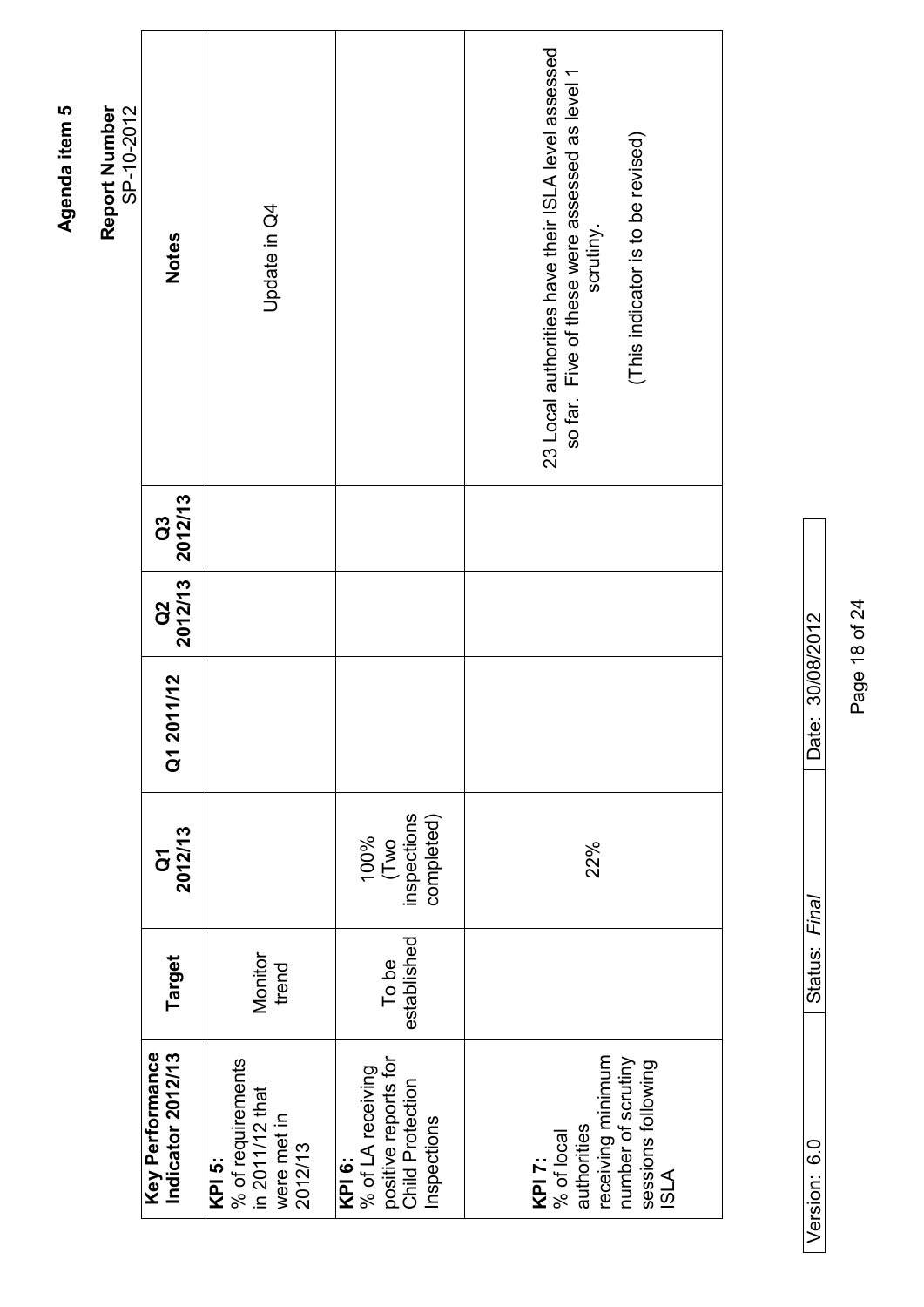| SP-10-2012<br>Report Number | <b>Notes</b>                         | In Q1 2012/13, 90% of care services had 90% or<br>more respondents who were satisfied or very<br>satisfied with the overall quality of service          | KPI 9: % of services that received a<br>65%<br>55%<br>47%<br>50%<br>20%<br>58%<br>5 or 6 grade for quality statement<br>Involving People<br>Over all themes<br>Care & Support<br>Management &<br>Environment<br>Leadership<br>Information<br>Staffing |
|-----------------------------|--------------------------------------|---------------------------------------------------------------------------------------------------------------------------------------------------------|-------------------------------------------------------------------------------------------------------------------------------------------------------------------------------------------------------------------------------------------------------|
|                             | 2012/13<br>C3                        |                                                                                                                                                         |                                                                                                                                                                                                                                                       |
|                             | 2012/13<br>2g                        |                                                                                                                                                         |                                                                                                                                                                                                                                                       |
|                             | Q1 2011/12                           | $= 675$<br>95% (n                                                                                                                                       | 50% over all<br>themes                                                                                                                                                                                                                                |
|                             | 2012/13<br>$\overline{c}$            | $(n = 711)$<br>90%                                                                                                                                      | 50% over all<br>themes                                                                                                                                                                                                                                |
|                             | Target                               | Monitor<br>trend                                                                                                                                        | Monitor<br>trend                                                                                                                                                                                                                                      |
|                             | Key Performance<br>Indicator 2012/13 | greater than 90%<br>overall quality of<br>the service they<br>% services with<br>of respondents<br>happy with the<br>happy or very<br>receive<br>KPI 8: | quality statements<br>% of services with<br>involving people<br>5/6 grades for<br>KPI <sub>9:</sub>                                                                                                                                                   |

Page 19 of 24 Page 19 of 24

Version: 6.0 Status: *Final* Date: 30/08/2012

Status: Final

Version: 6.0

Date: 30/08/2012

Agenda item 5 **Agenda item 5**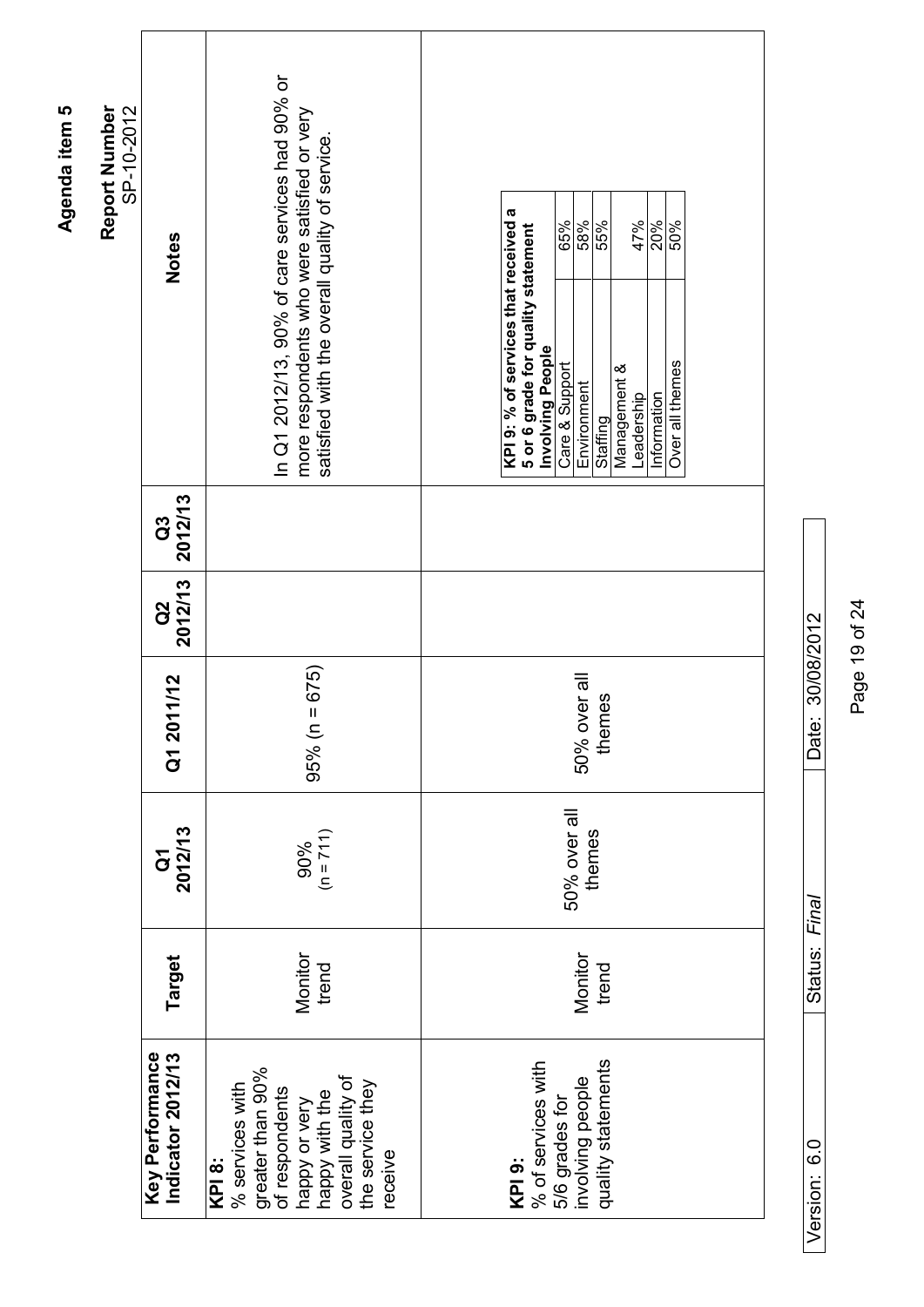| SP-10-2012<br>Report Number | <b>Notes</b>                         |                                                                                                                                 | 1,039 final care service inspection reports published<br>1,501 draft care service inspection reports issued<br>Three local authority scrutiny reports published<br>Two final CP2 inspection reports published                   |
|-----------------------------|--------------------------------------|---------------------------------------------------------------------------------------------------------------------------------|---------------------------------------------------------------------------------------------------------------------------------------------------------------------------------------------------------------------------------|
|                             | 2012/13<br>G3                        |                                                                                                                                 |                                                                                                                                                                                                                                 |
|                             | 2012/13<br><b>a</b>                  |                                                                                                                                 |                                                                                                                                                                                                                                 |
|                             | Q1 2011/12                           |                                                                                                                                 | reports (13<br>weeks): 97%<br>reports (20<br>days): 85%<br>Final care<br>inspection<br>inspection<br>Draft care<br>service<br>service<br>report                                                                                 |
|                             | 2012/13<br>မြ                        | New KPI                                                                                                                         | weeks): 97%<br>reports (13<br>$days)$ :81%<br>reports (14<br>reports (20<br>Three local<br>Final care<br>Draft care<br>inspection<br>nspection<br>Final CP2<br>inspection<br>authority<br>weeks):<br>service<br>service<br>100% |
|                             | Target                               |                                                                                                                                 | nspections<br>13 weeks<br>services,<br>14 weeks<br>Target %<br>to be set<br>for care<br>for CP2                                                                                                                                 |
|                             | Key Performance<br>Indicator 2012/13 | protection and local<br>authority reports<br>agency working<br>positive multi-<br>that identify<br>% of child<br><b>KPI 10:</b> | % of final regulated<br>inspection reports<br>and ISLA scrutiny<br>reports published<br>care service and<br>child protection<br>within specific<br>timescales<br><b>KPI 11:</b>                                                 |

Page 20 of 24 Page 20 of 24

Version: 6.0 Status: *Final* Date: 30/08/2012

Status: Final

Version: 6.0

Date: 30/08/2012

Agenda item 5 **Agenda item 5**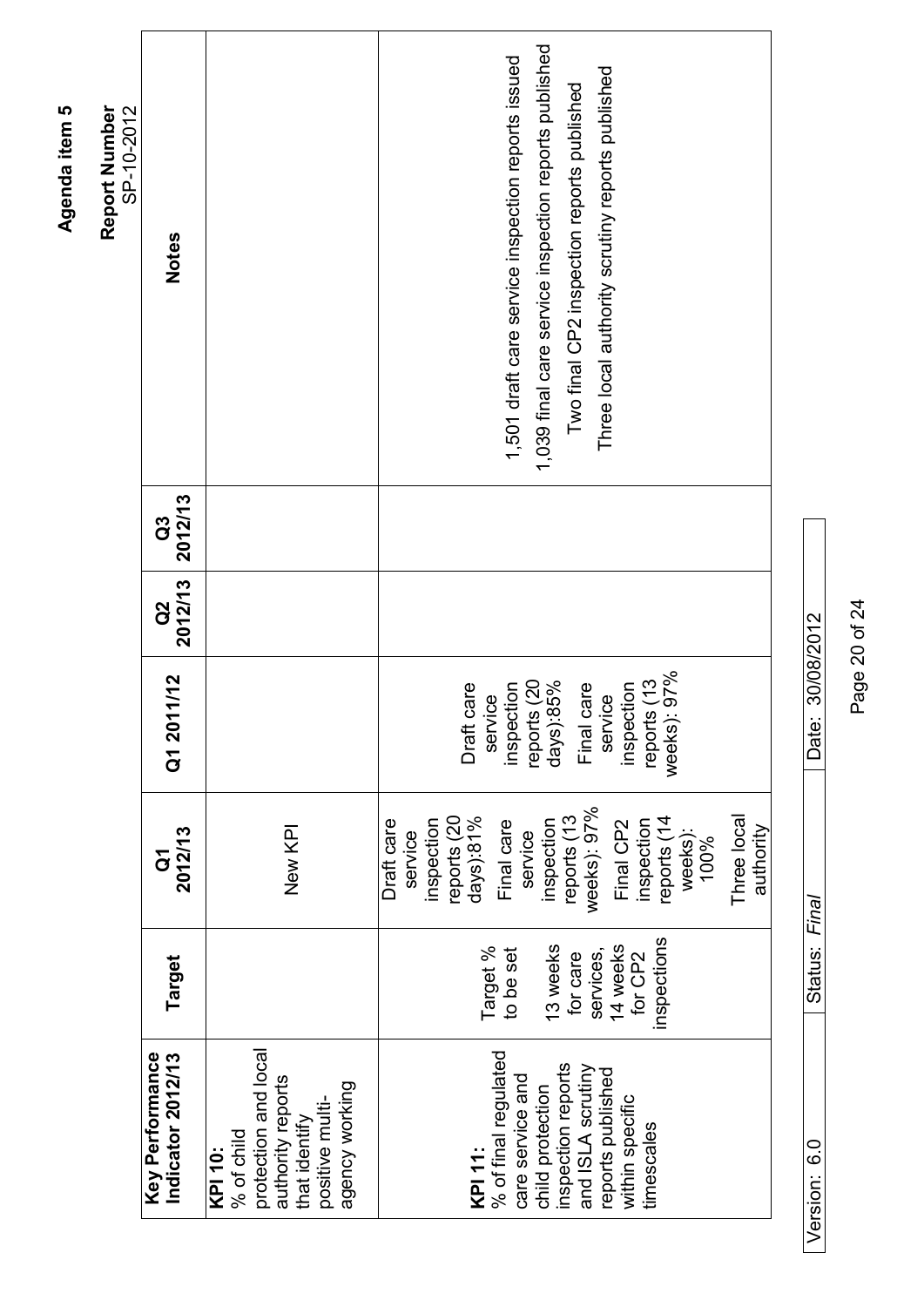| Report Number<br>SP-10-2012 |                                                                                         | This information only covers care service inspections                                                                                    |                                                                                                                                                           |
|-----------------------------|-----------------------------------------------------------------------------------------|------------------------------------------------------------------------------------------------------------------------------------------|-----------------------------------------------------------------------------------------------------------------------------------------------------------|
|                             |                                                                                         |                                                                                                                                          |                                                                                                                                                           |
|                             |                                                                                         |                                                                                                                                          |                                                                                                                                                           |
|                             |                                                                                         | 95% (n = 87)<br>Service users<br>89% (n = 19)<br>Staff                                                                                   | This was not<br>reported on in<br>Q1 2011/12                                                                                                              |
|                             | published with<br>published in<br>Q1, two of<br>these<br>scrutiny<br>a delay<br>reports | $94\%$ (n = 109)<br>Service users<br>$75% (n = 52)$<br>Staff                                                                             | $(4.4\%)$<br>involved Lay<br>their carers.<br>inspections<br>people and<br>Assessors<br>sessions<br>100% of<br>involved<br>scrutiny<br>68 care<br>service |
|                             |                                                                                         | Monitor<br>trend                                                                                                                         |                                                                                                                                                           |
|                             |                                                                                         | scrutiny improves<br>their carers who<br>are confident that<br>use services and<br>% of people who<br>the service<br>$\overline{KP}$ 12: | inspections/scrutiny<br>involve people who<br>use services and<br>sessions that<br>their carers<br>KPI 13:<br>% of                                        |

Page 21 of 24 Page 21 of 24

Version: 6.0 Status: *Final* Date: 30/08/2012

Status: Final

Version: 6.0

Date: 30/08/2012

# Agenda item 5 **Agenda item 5**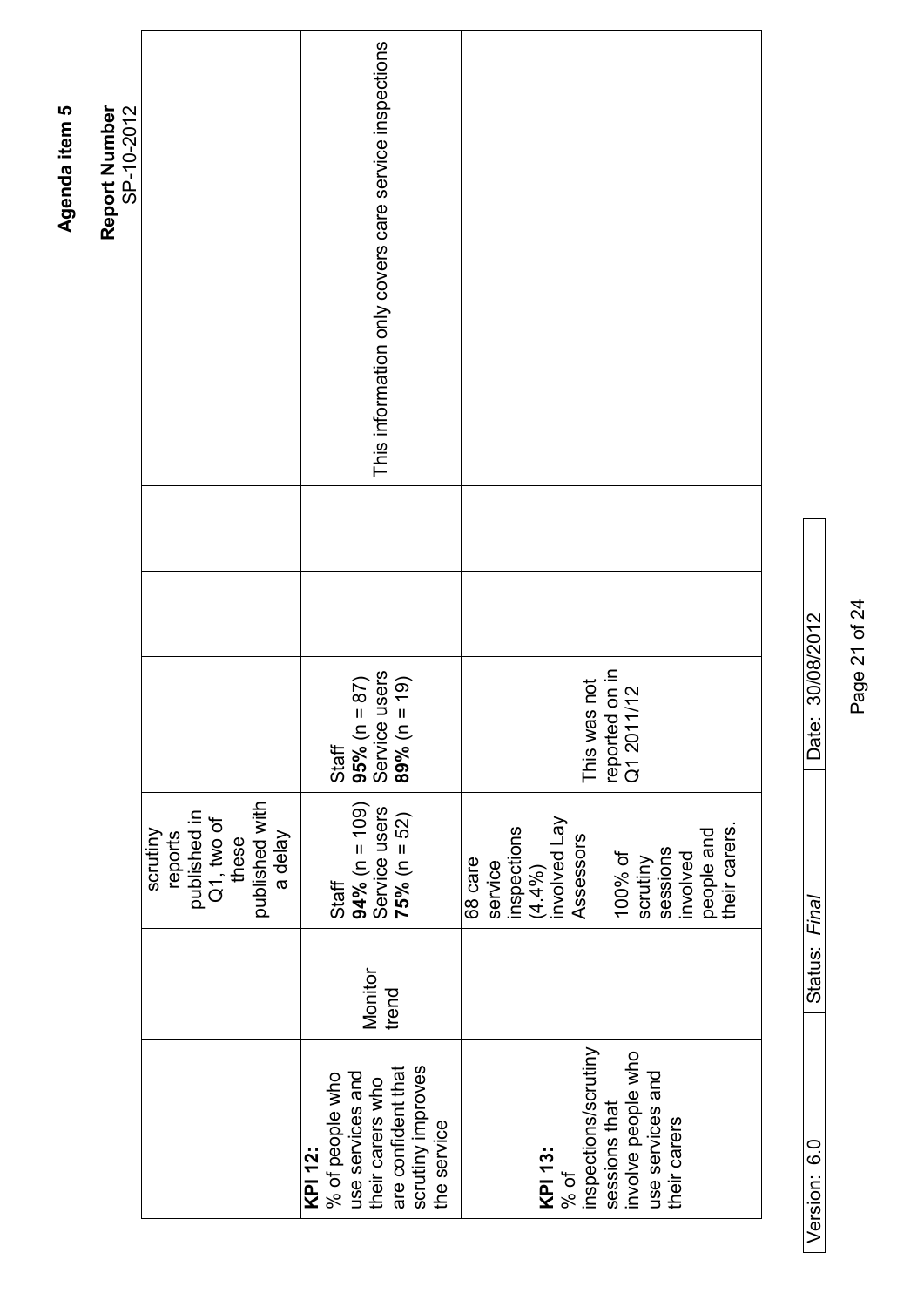|                                                                                                                                                                                                         |                      |                                                                                                                                                          |                                                                                                                                                                                  |                     |               | SP-10-2012                                                                                                                                                      |
|---------------------------------------------------------------------------------------------------------------------------------------------------------------------------------------------------------|----------------------|----------------------------------------------------------------------------------------------------------------------------------------------------------|----------------------------------------------------------------------------------------------------------------------------------------------------------------------------------|---------------------|---------------|-----------------------------------------------------------------------------------------------------------------------------------------------------------------|
| Key Performance<br>Indicator 2012/13                                                                                                                                                                    | Target               | 2012/13<br>$\mathbf{\bar{o}}$                                                                                                                            | 1/12<br>Q1 201                                                                                                                                                                   | 2012/13<br><b>a</b> | 2012/13<br>C3 | <b>Notes</b>                                                                                                                                                    |
| % of staff sickness<br>absence<br><b>KPI 14:</b>                                                                                                                                                        | established<br>To be | 4.4%                                                                                                                                                     | 3.45%                                                                                                                                                                            |                     |               | 1.7% was short-term absence and 2.7% was long-<br>term absence.                                                                                                 |
| savings achieved<br>% of efficiency<br><b>KPI 15:</b>                                                                                                                                                   | established<br>To be |                                                                                                                                                          |                                                                                                                                                                                  |                     |               | The efficiencies report is being developed and will<br>be reviewed by ET in August 2012 and will be<br>reported to the Resources Committee in<br>September 2012 |
| % of variance from<br>planned budget<br>KPI 16:                                                                                                                                                         | $+/- 2%$             |                                                                                                                                                          |                                                                                                                                                                                  |                     |               | This will be completed in late July 2012 following<br>reviews of the first budget monitoring exercise.                                                          |
| activities completed<br>registration and<br>measure: % of<br>acknowledged<br>within specific<br>within 3 days;<br>(complaints)<br>Composite<br>complaints<br>timescales<br>complaints<br><b>KPI 17:</b> | Not yet<br>agreed    | CM registered<br>acknowledged<br>in three days<br>days: 99.6%<br>Complaints<br>complaints<br>completed<br>$(n = 374)$<br>within 28<br>$(n = 469)$<br>98% | acknowledged<br>CM registered<br>days:<br>Complaints<br>complaints<br>98%<br>completed<br>128<br>$(n = 302)$<br>328)<br>97%<br>in three<br>within<br>$(n = 3)$<br>days: <b>s</b> |                     |               | Further work to be undertaken on the potential to<br>combine this into one measure.                                                                             |

Page 22 of 24 Page 22 of 24

Version: 6.0 Status: *Final* Date: 30/08/2012

Status: Final

Version: 6.0

Date: 30/08/2012

# Agenda item 5 **Agenda item 5**

**Report Number**  Report Number<br>SP-10-2012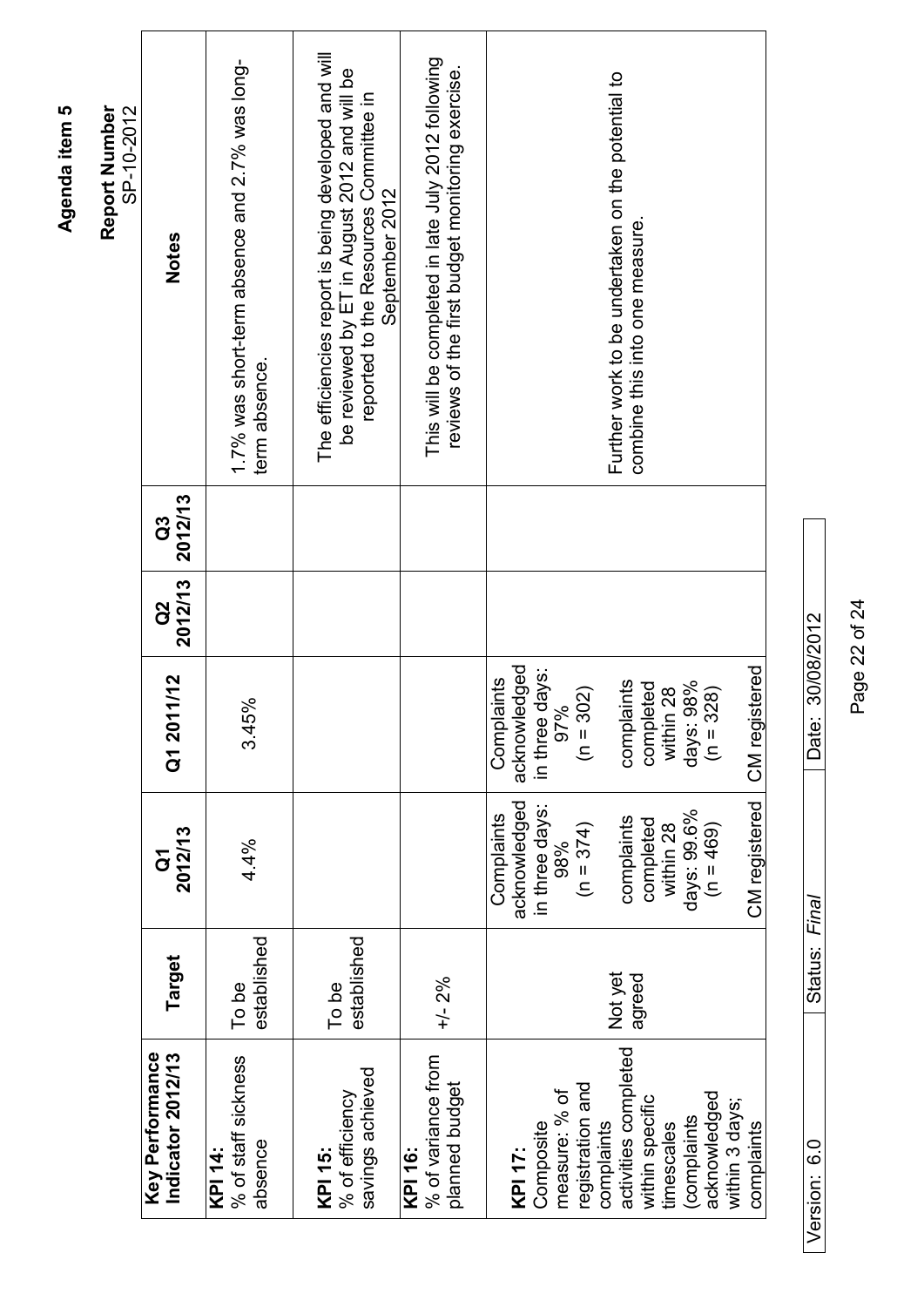|                                                                                                                                                                                          |                             |                                                                                                       | Report Number<br>SP-10-2012 |
|------------------------------------------------------------------------------------------------------------------------------------------------------------------------------------------|-----------------------------|-------------------------------------------------------------------------------------------------------|-----------------------------|
| completed within<br>28 days;                                                                                                                                                             | months: 89%<br>within three | .79%<br>three<br>months:<br>within 1                                                                  |                             |
| registrations                                                                                                                                                                            |                             |                                                                                                       |                             |
| completed within 3                                                                                                                                                                       | $(n=184)$<br>Other          | ( $n = 142$ )<br>Other<br>services<br>services<br>registered<br>within three<br>months:<br>84%<br>84% |                             |
| months for                                                                                                                                                                               | services                    |                                                                                                       |                             |
| childminders and 6                                                                                                                                                                       | registered                  |                                                                                                       |                             |
| months for other                                                                                                                                                                         | within three                |                                                                                                       |                             |
| care services)                                                                                                                                                                           | months:                     |                                                                                                       |                             |
|                                                                                                                                                                                          | 92%                         |                                                                                                       |                             |
|                                                                                                                                                                                          | $(n = 64)$                  |                                                                                                       |                             |
|                                                                                                                                                                                          |                             |                                                                                                       |                             |
| New KPI<br>measures identified<br>place with relevant<br>Memorandum of<br>Understanding<br>agreements in<br>to review their<br>efficiency in<br>bodies and<br>practice<br><b>KPI 18:</b> | reported in Q2<br>Will be   |                                                                                                       |                             |

|  | י היי ד<br>j | くっくくくく<br>ĺ |
|--|--------------|-------------|
|  |              |             |

Page 23 of 24 Page 23 of 24

Agenda item 5 **Agenda item 5**